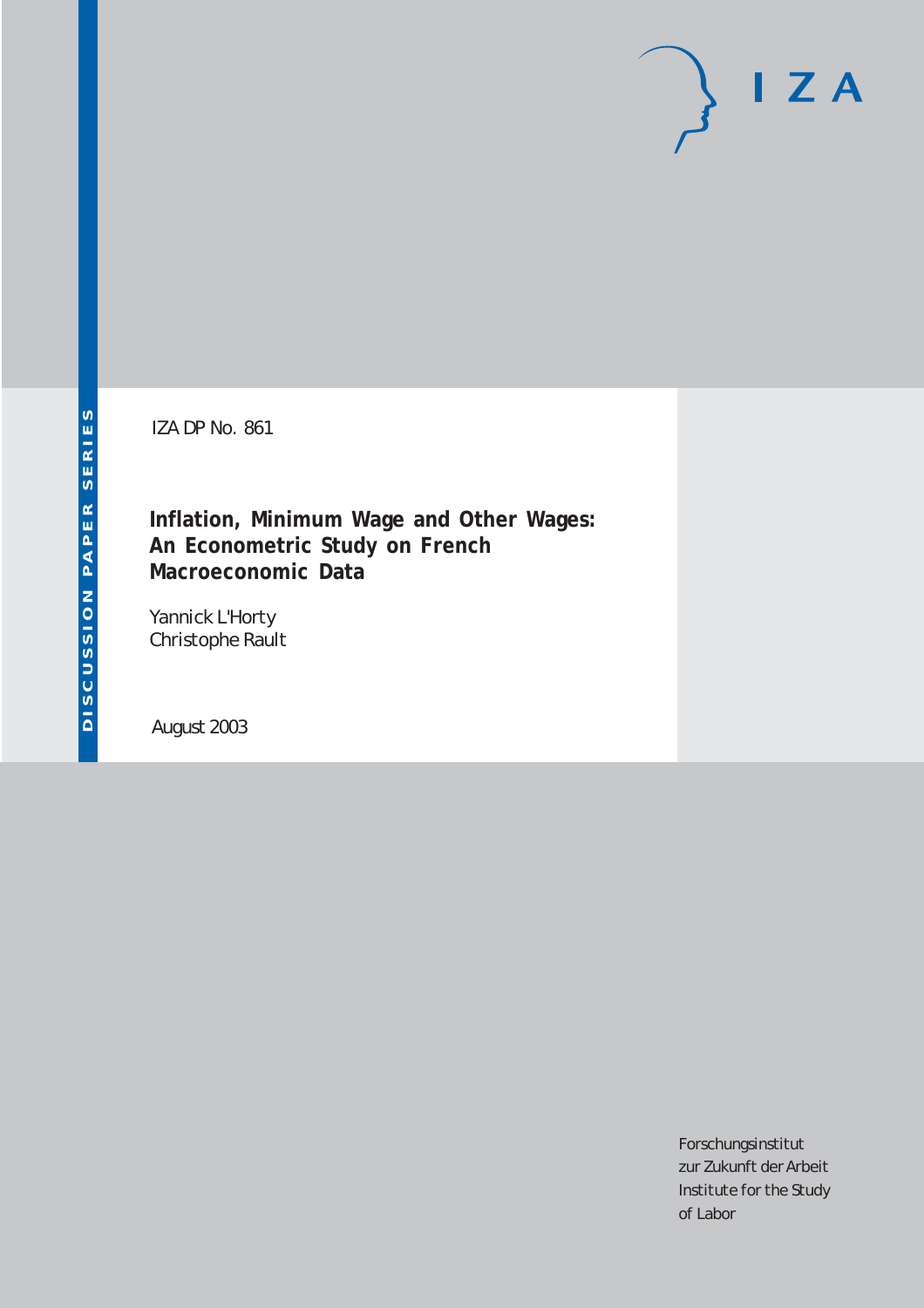# **Inflation, Minimum Wage and Other Wages: An Econometric Study on French Macroeconomic Data**

## **Yannick L'Horty**

*EPEE, University of Evry Val d'Essonne* 

### **Christophe Rault**

*EPEE, University of Evry Val d'Essonne, EUREQua, Sorbonne University and IZA Bonn* 

### Discussion Paper No. 861 August 2003

IZA

P.O. Box 7240 D-53072 Bonn Germany

Tel.: +49-228-3894-0 Fax: +49-228-3894-210 Email: [iza@iza.org](mailto:iza@iza.org)

This Discussion Paper is issued within the framework of IZA's research area *Mobility and Flexibility of Labor.* Any opinions expressed here are those of the author(s) and not those of the institute. Research disseminated by IZA may include views on policy, but the institute itself takes no institutional policy positions.

The Institute for the Study of Labor (IZA) in Bonn is a local and virtual international research center and a place of communication between science, politics and business. IZA is an independent, nonprofit limited liability company (Gesellschaft mit beschränkter Haftung) supported by Deutsche Post World Net. The center is associated with the University of Bonn and offers a stimulating research environment through its research networks, research support, and visitors and doctoral programs. IZA engages in (i) original and internationally competitive research in all fields of labor economics, (ii) development of policy concepts, and (iii) dissemination of research results and concepts to the interested public. The current research program deals with (1) mobility and flexibility of labor, (2) internationalization of labor markets, (3) welfare state and labor market, (4) labor markets in transition countries, (5) the future of labor, (6) evaluation of labor market policies and projects and (7) general labor economics.

IZA Discussion Papers often represent preliminary work and are circulated to encourage discussion. Citation of such a paper should account for its provisional character. A revised version may be available on the IZA website ([www.iza.org](http://www.iza.org/)) or directly from the author.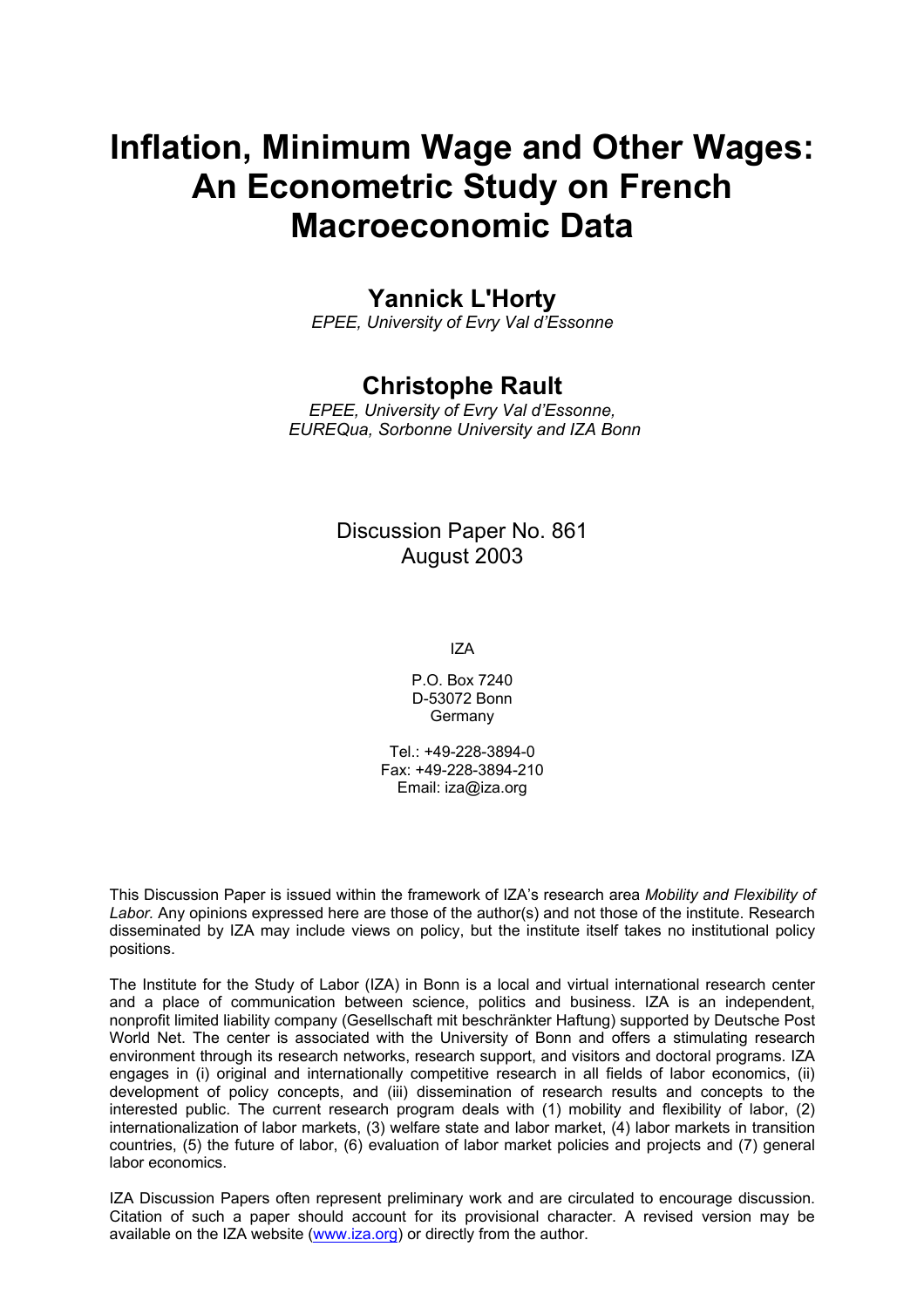IZA Discussion Paper No. 861 August 2003

## **ABSTRACT**

## **Inflation, Minimum Wage and Other Wages: An Econometric Study on French Macroeconomic Data**[∗](#page-2-0)

This paper examines the set of interdependences between the formation of wages, prices and the minimum wage (SMIC) through a vectorial error correction model estimated on French quarterly macroeconomic data covering the 1970-1/1999-4 period. Two periods are distinguished: the period of inflation rise from 1970 to 1981, which coincides with an important squeeze of the wage range, measured by the ratio of the minimum wage to the hourly wage rate; the period of disinflation since 1981, that has been concomitant with a stability of wage inequalities. Disinflation has hardly benefited the evolution of the SMIC which has always profited by price rises, in real and relative terms, which have become less strong. This evolution doesn't benefit any more of wage rises, when the interdependences between variables are taken into account. The SMIC seems however to have gained in efficiency as an instrument of wage disparity reduction. Its rises are finally more persistent in real terms and relatively to the other salaries and have always as little inflationary impact on wages as on prices.

JEL Classification: C32, E31, J31, J38

Keywords: wage formation, minimum wage, error correction model, cointegration, impulse analysis

Corresponding author:

 $\overline{a}$ 

Christophe Rault Department of Economics University of Evry Val d'Essonne 4bd. François Mitterrand 91025 Evry cedex France Email: [chrault@hotmail.com](mailto:chrault@hotmail.com) 

<span id="page-2-0"></span><sup>∗</sup> Financial support from the French Labour Ministry through the research program "emplois flexibles, salaries rigides" is gratefully acknowledged.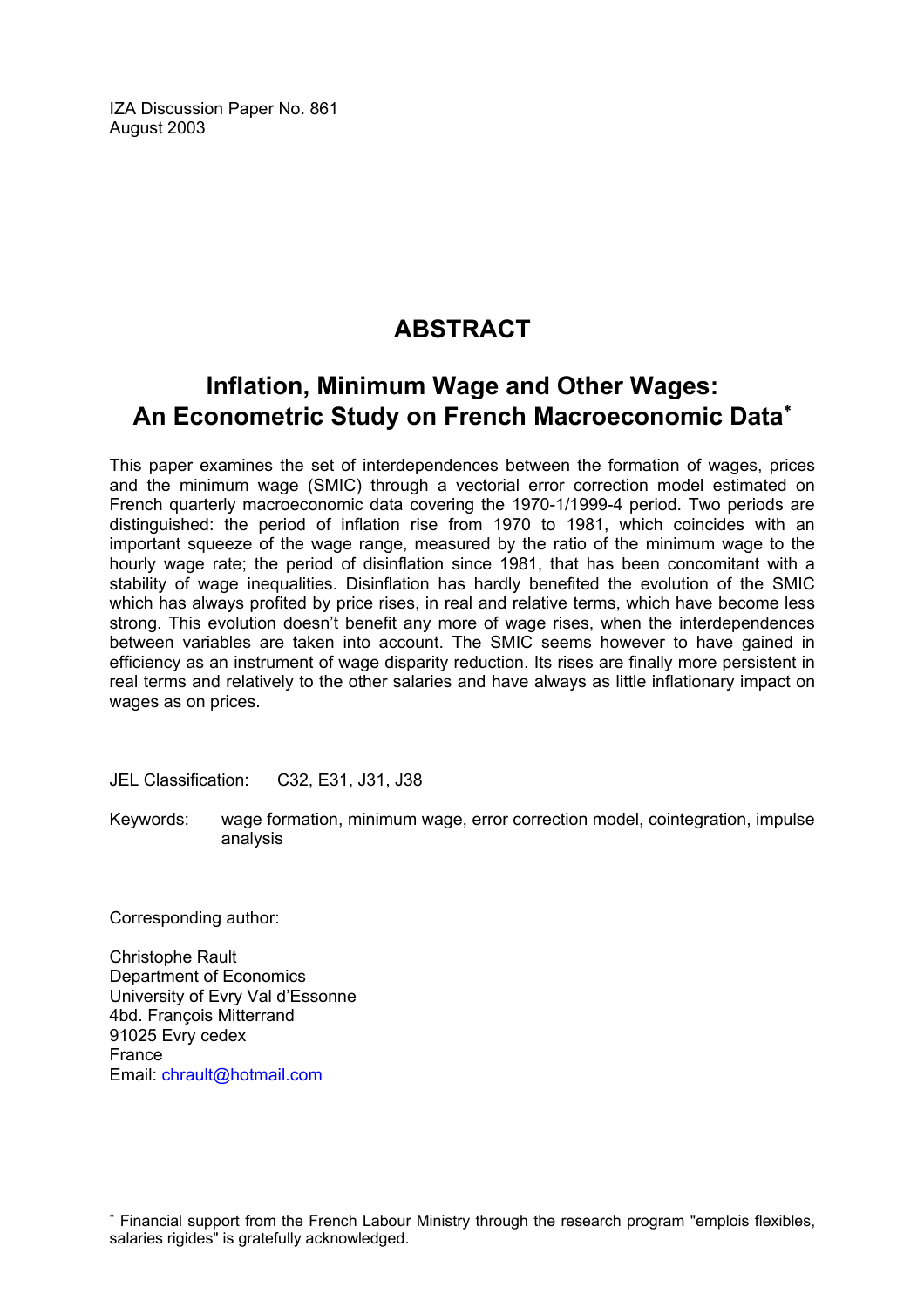#### **Introduction**

Whereas the effects of minimum wage on employment have been the subject of many papers both theoretical and empirical, the related question of its consequences on price formation and other wages has been relatively unexplored in literature. One will thus look vainly for references about the minimum wage impact on other wages, or prices in recent works taking stock of economic studies on minimum wage (Dolado and alii,1996; OECD, 1998). However when the interdependences between variables are taken into account, this omission can appear detrimental. On the one hand, minimum wage effects on inflation have consequences on the employment level. On the other, SMIC effects on other wages are crucial if one wishes to assess the redistributive impact of minimum wage rises.

Besides, the rare applied works which deal with the inflationary effects of the SMIC are based on estimations of wage equations carried out on macro-economic data using univariate econometric techniques. Minimum wage is with the consumer price index one of the explanatory variables of the average wage increases but interdependences between these three variables are not taken into account, while it is obvious that minimum wage is determined institutionally by wages and inflation. This approach is particularly used by the French Ministry of Finances Forecast Department or by the French Labour Ministry (cf. CSERC, 1999 for a survey) as well as by the OFCE (cf. Chauvin and Heyer, 2001, for an illustration).

In this context, the aim of this paper is to examine the set of interdependences between the formation of wages, prices and the minimum wage (SMIC). Our approach is essentially empirical. We don't make any *a priori* assumption on the relationships between these three variables and we estimate a vectorial error correction model (VAR-ECM) on French quarterly macroeconomic data covering the 1970-1/1999-4 period.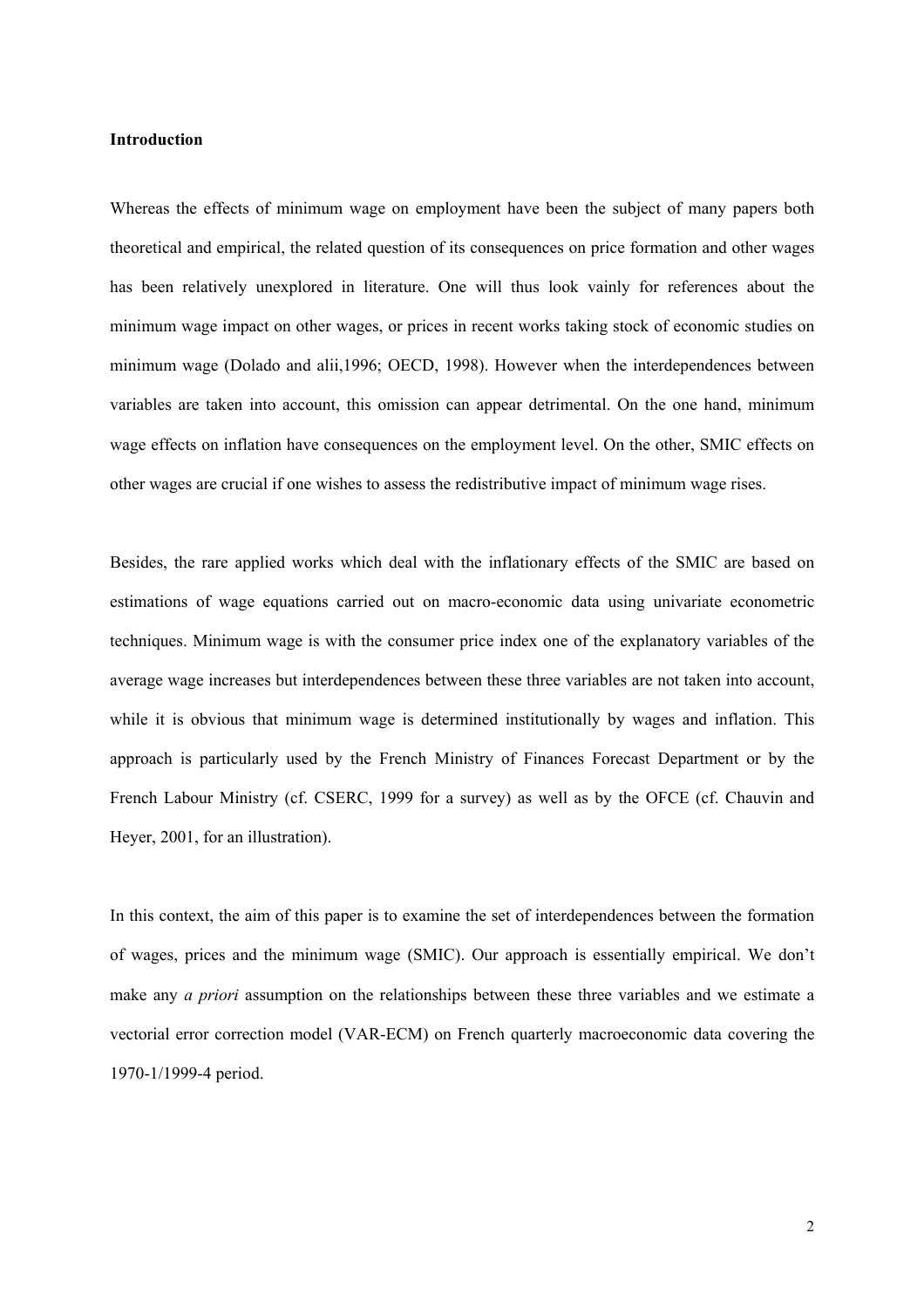In a first stage, we conduct stationarity tests on the series of consumption price index (*ipc*), SMIC (*smic*), and workers' hourly wage rate. Then, in a second one we investigate the existence of cointegrating relationships between these variables and we look for an econometric specification in accordance with the statistical properties of the three series. Finally, we study the interdependences between these three variables through causality tests as well as an impulse analysis by calculating the variance decompositions (VDCs) of forecast error and impulse response functions (IRFs) to shocks, in a VAR-ECM model.

The rest of the paper is organised as follows. In Section 1 a brief review of economic and institutional causalities between the minimum wage, other wages and inflation is provided to motivate the empirical analysis. Section 2 reports the model estimates and section 3 explores the actual (effective) causalities and the long term effects of shocks on the three variables.

#### **1. Economic and institutional causalities**

The set of causalities between minimum wage, other wages and inflation are depicted on the diagram below. The 1 and 2 relations correspond to the institutional mechanisms of SMIC indexation on wages and prices. In return, the SMIC is likely to have an influence on wage formation (3) and on prices (6) which are themselves linked (4 and 5 relations).

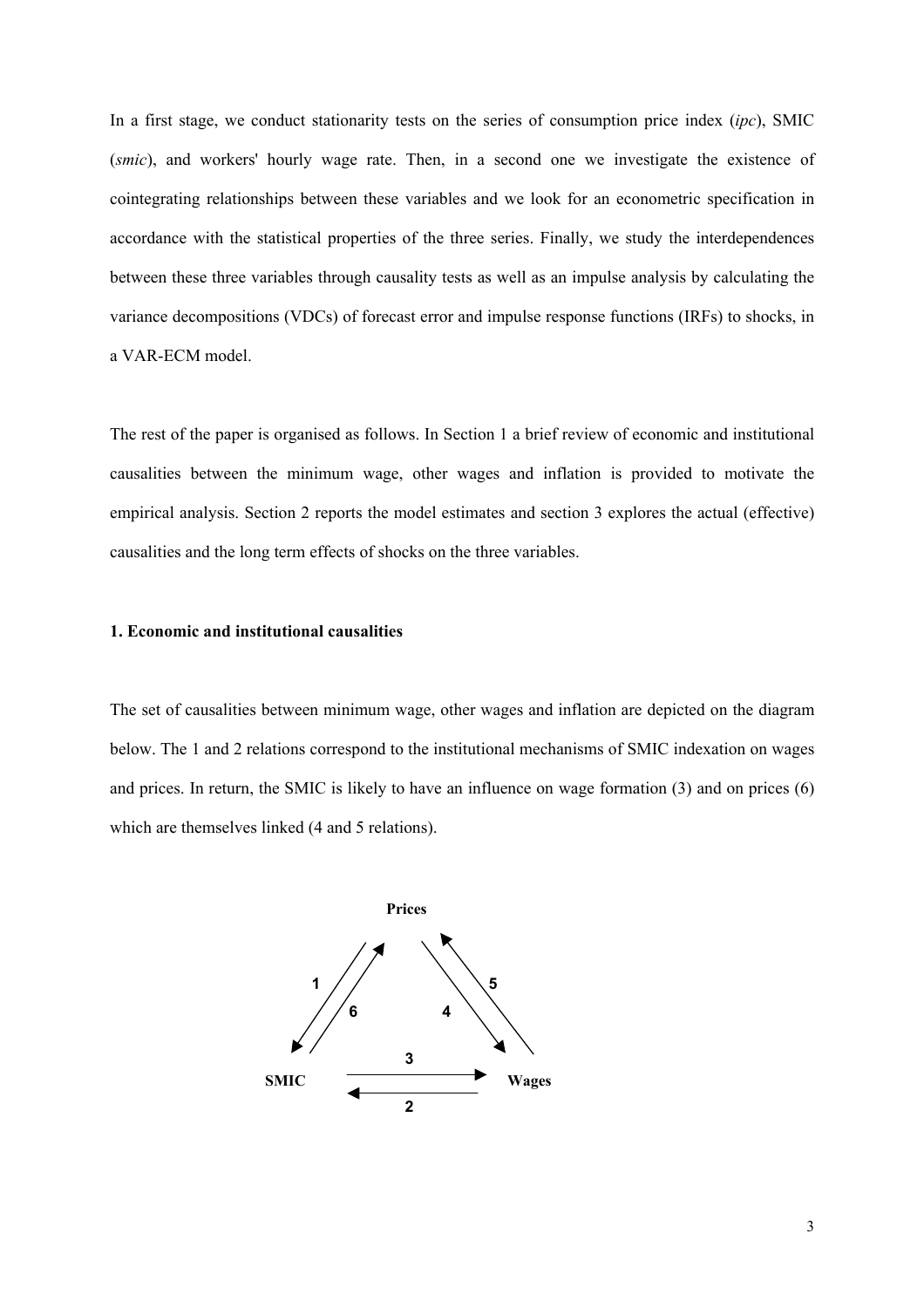#### *The SMIC institutional indexation on wages and prices*

Since the law of January 2, 1970 which turned the guaranteed interprofessional minimum wage (SMIG) into growth minimum wage (SMIC), the minimum wage has been indexed both on prices and on the average wage. The aim of the lawmaker was to exclude « any durable distortion between the increase of the growth minimum wage and the evolution of general economic conditions and income» (article. L-114-6 of the Labour Code). However if the indexation to prices is guaranteed, the automatic indexation to wages is only partial. It can be reached in the medium-term by discretionary rises (often described as set of hikes given to the SMIC) which traditionally happened on July 1.

- As regards the indexation of the SMIC on prices, the benchmark is the consumer price index (excluding tobacco since the 1992 law). Starting from the previous minimum wage hike, it is necessary that the accumulated increase of this index should exceed 2 % to be changed. In this case this rise occurs as early as the following day of the publication of the index every month. As a consequence, indexation is very fast in a period of strong inflation and slower in a period of low one. That is the reason why the SMIC has experienced an increase in stages since 1987 whereas it was more regular before.
- Beyond this purchasing power stability guarantee, the 1970 law indicates that in any case « the SMIC annual purchasing power increase cannot be smaller than half of that of average hourly wages» (article. L 141-5). The benchmark index is the workers 'hourly wage rate (TSH) ' which is provided by the ACEMO survey carried out quarterly by the French Ministry of Labour. If the wage rate annually rises by 6 % and inflation by 3 %, the SMIC guaranteed increase will thus be of 4,5 %. This half indexation to TSH is the result of a compromise between a complete indexation (whose inflationist effects were dreaded) and an absence of indexation which was likely to promote relative wage inequalities (as it was the case with the SMIG).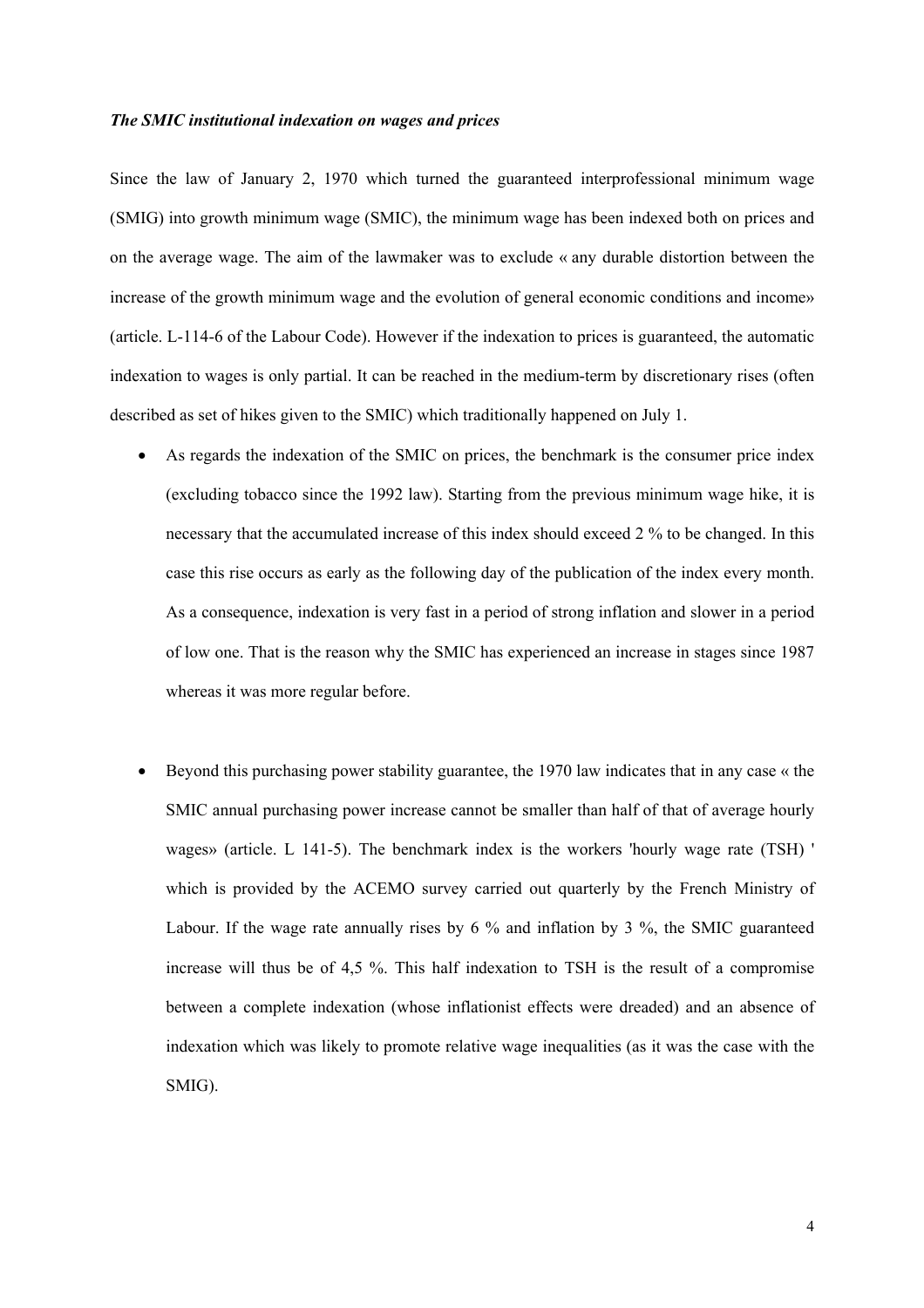To reach this mid-term objective of relative wage stability, the law permits besides the possibility of annual hikes taking place on July 1 within the framework of a decree adopted by the Cabinet, following the advice of the national commission on joint bargaining.

This « discretionary » hike is not included in the clause on indexation to the TSH and thus doesn't penalize the coming SMIC rises. This is no more the case if this increase takes place at other dates than on July 1 (which requires in any other cases the advice of the national commission on joint bargaining).

#### *An imperfect indexation in practice*

For some reasons due to index availability and institutional mechanisms, the SMIC indexation to prices and even more to wages is thus neither instantaneous nor complete. Actually two periods must be distinguished. From the early seventies up to the SMIC hike in May 1981, the minimum wage increase has been globally much higher than that of prices and wages. On the contrary, since June 1981, the minimum wage moderation has coincided with numerous episodes of SMIC underindexation**.**

- In relation to prices, as indexation is slower when inflation is low, one can count numerous episodes when prices have actually risen faster that the SMIC : It has been the case for 8 quarters since 1970 if one refers to the SMIC *annual* growth of rate, and for 56 quarters if one considers the SMIC quarterly growth (on a total of 120 between 1970 and 2000). These situations have become more frequent in the eighties and still more in the nineties with continuous inflation control.
- In relation to wages, the SMIC indexation is not automatic and is in practice still more imperfect. One can thus counts 58 quarters (out of 117) when the *annual* SMIC increase is lower than that of TSH (see table 1). As far as the indexation to half of TSH upgrade is concerned, it is also neither automatic, since it doesn't occur when the TSH growth is smaller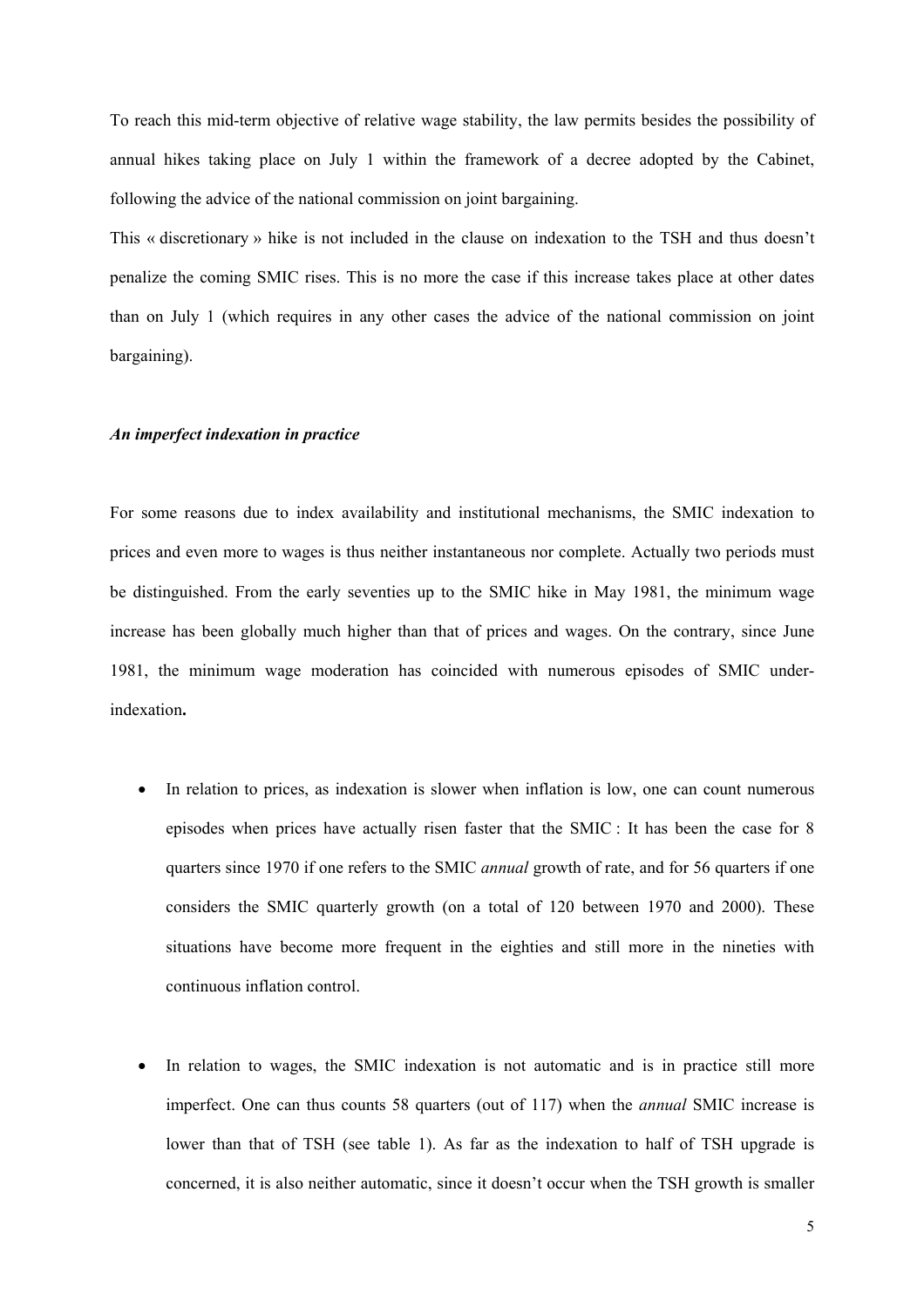than that of prices (which happened four times in annual progression in the eighties), nor instantaneous (since the adjustment happened most often on July 1). One thus counts 6 quarters when the *annual* SMIC growth has been smaller than that of half of TSH and 47 quarters for the *quarterly* growth.

| L ANIV 1                         | THE SINITE IMPORTED MUCAULON TO WALKS AND PLICES |                                         |           |  |  |  |
|----------------------------------|--------------------------------------------------|-----------------------------------------|-----------|--|--|--|
|                                  |                                                  | Annual<br>growth of rate growth of rate | Quarterly |  |  |  |
| Number of quarters when the SMIC |                                                  |                                         |           |  |  |  |
| has less risen than 'IPC         |                                                  |                                         | 56        |  |  |  |
| has less risen than TSH          |                                                  | 58                                      | 69        |  |  |  |
| has less risen than half of TSH  |                                                  |                                         |           |  |  |  |
| on a total of                    |                                                  | 117                                     |           |  |  |  |

**Table 1 – The SMIC imperfect indexation to wages and prices**

 *Fields : quarterly data between 1970-1 and 2000-1*

All in all, the SMIC increase is clearly higher than that of prices (see graph 1). The minimum wage purchasing power has thus been multiplied by 2.3 since 1970, almost by 1.8 before 1981. In relation to wages, this report is variable according to the periods. Up to the early eighties the SMIC increase was much more important than that of TSH. Between 1970 and 1981, the SMIC rose 20 % more than the TSH (almost half of this increase comes from the 1981 hike), thus filling up the gap created between the SMIC increase and wages between 1950 and 1970**.** Since the 1981 upgrade, on the contrary, the ratio of SMIC to TSH has remained approximately stable according to the principle of the 1970 law.

**Graph 1 – SMIC, inflation and wage growth since 1970**

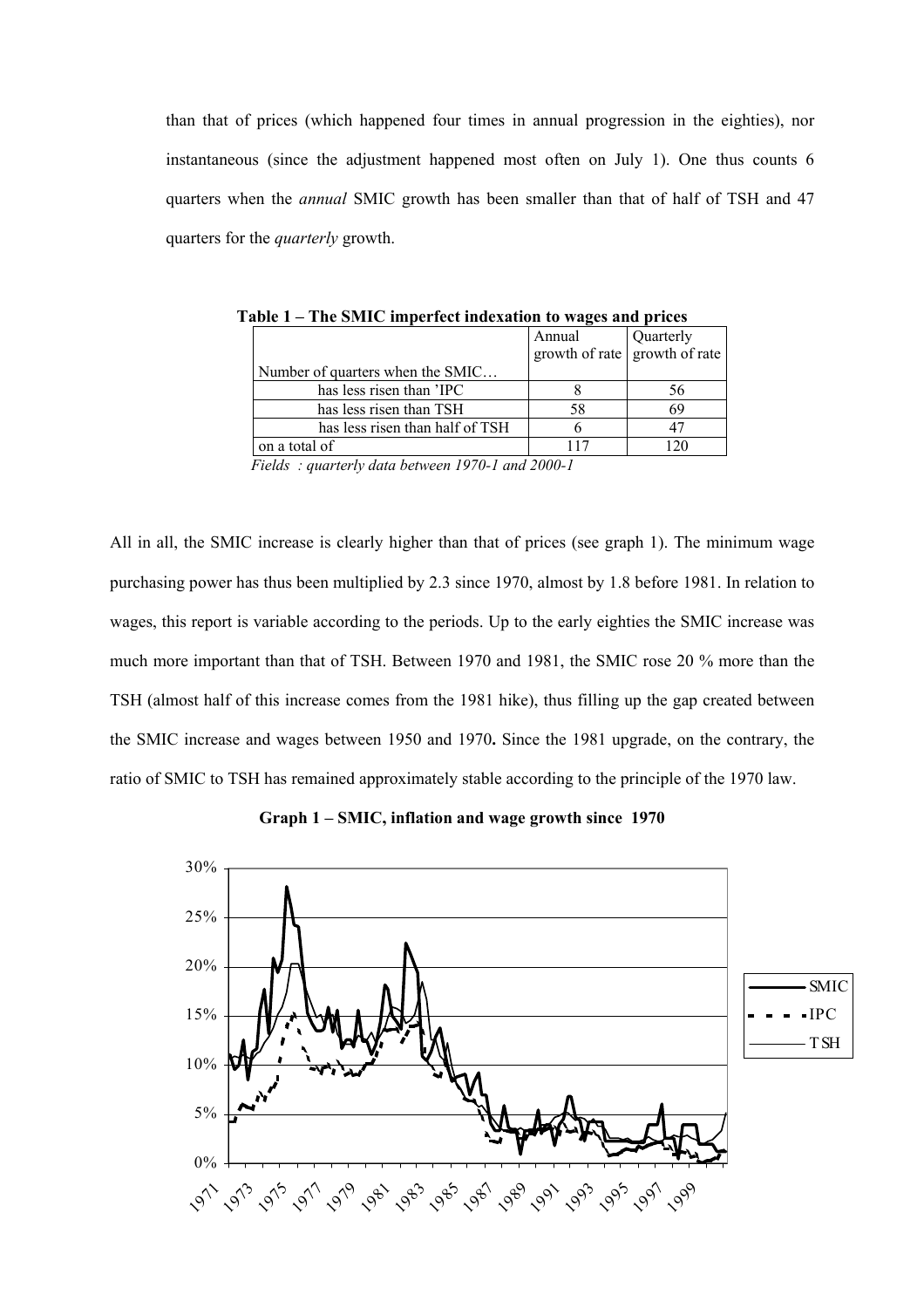#### *The economic relationships : feedbacks from the SMIC to wages and prices*

The third relationship is the one that goes from minimum wage to other wages. Minimum wage has a positive effect on the average wage according to the univariate estimations of wage equations carried out by the French Ministry of Finances Forecast Department or by the French Labour Ministry on French time series (see CSERC, 1999, for a survey of these studies). To justify this relation a former argument is given by the accounting impact on the average wage which corresponds to the share of SMIC employees in the whole category of employees . A latter argument is connected to a very well documented truncation effect in applied works: if individual productivities are given and if wages are equal to these productivities, the effect of the minimum wage is to truncate the « natural » wage distribution (Stigler, 1946). A minimum wage rise thus leads to an average wage increase by making jobs vanish whose wages are under the new minimum. A third argument is that of the diffusion effect and it is related to the other wage formation. Those wages increase with the minimum wage if they are negotiated and if the minimum wage plays a benchmark role in this bargaining (for instance if it constitutes a point of withdrawal or if employees are sensitive to relative earning differences, Grossman, 1983).

This positive relationship can be put into question when one considers the set of interdependences between the SMIC and the other wages. If a minimum wage increase raises unskilled labour cost (spreading effect) and reduces the employment of these employees (truncation effect), it will also lead to substitution effects with the other employee categories and to volume or scale effects. A minimum wage increase is a rise of production factor cost and the effect on other costs depends on the crossed price elasticities which are *a priori* unknown. If substitution effects are higher than volume effects, other employee employment and their wages will rise. On the contrary if substitution effects are smaller than volume effects, a minimum wage increase will reduce other employee employment as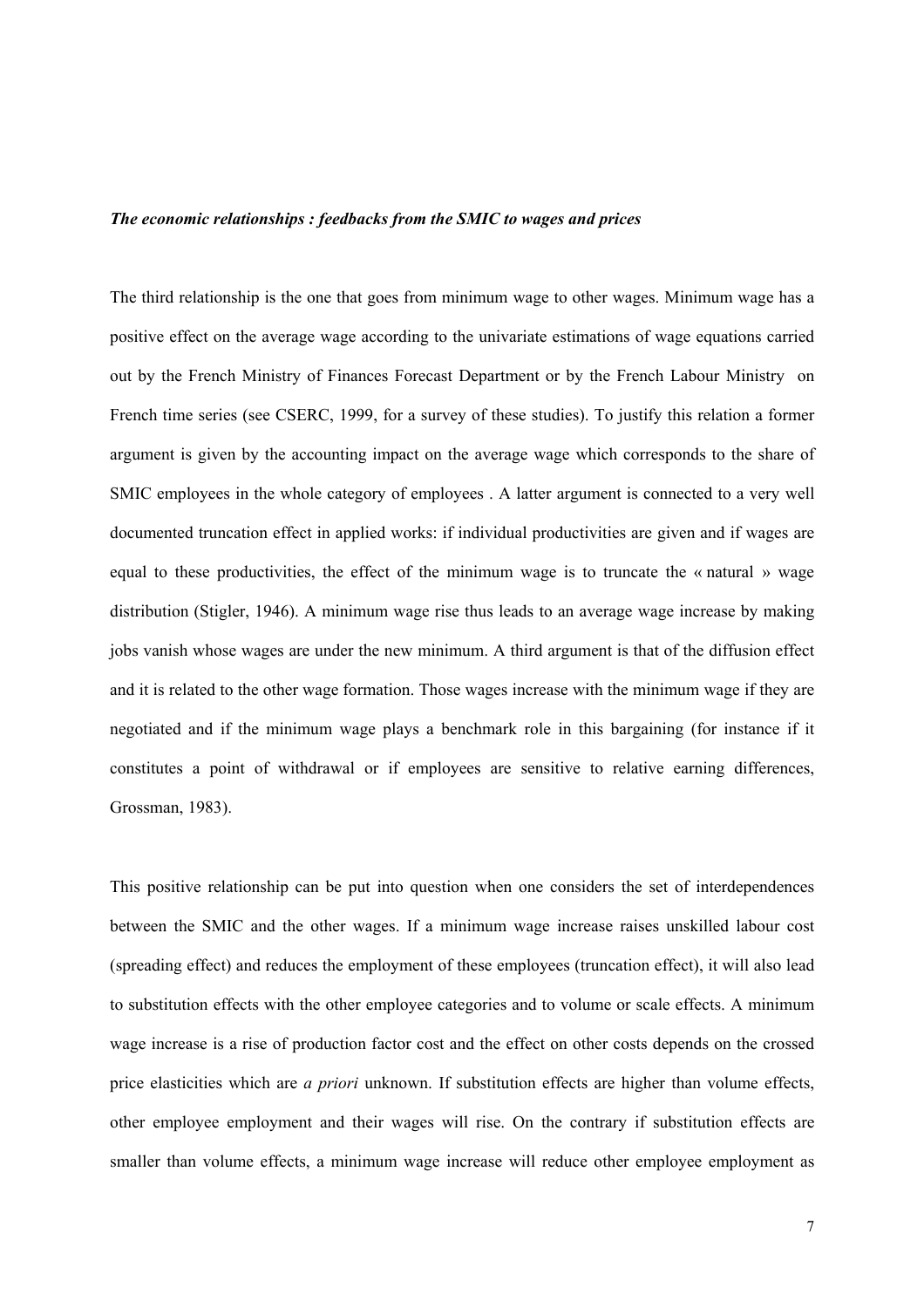well as their wages. We find again then the classical result of input price frontier : if the price of an input increases, prices of other factors must decrease. All in all *the effects of minimun wage are a priori of* undetermined sign when one considers the set of interdependences between these variables.

The other theoretical relationships present, less ambiguity. The relations between wages and prices (relations 4 and 5) correspond to the wage and price spiral and are *a priori* positive. A price increase is passed on wages by wage bargaining. A wage rise leads to an upward pressure on prices, which is strictly proportional if margin behaviours remain unchanged. Likewise minimum wage exerts a positive effect on prices (relation 6). A minimum wage rise, like a rise of other wages, increases production costs, which leads to an increase of prices strictly proportional to the share of SMIC employees in the set of production costs if margins are unchanged.

#### **2. Econometric modelling**

The aim of this study is to examine and quantify the set of interdependences between the SMIC, inflation, and the formation of wages. Our approach is essentially empirical. We « let the data speak for themselves » by estimating a vectorial error correction model (VAR-ECM), i.e. without imposing any *a priori* assumption on the relationships between these three variables.

The set of estimations are carried out using French quarterly macroeconomic data covering the 1970- 1/1999-4 period. Three series are used : the consumer price index (*ipc*), the SMIC nominal level (*smic*) and workers 'hourly wage rate (*tsh*). The graphs of series are given in appendix 2.

#### *Integration degree of the series and structural break in 1981*

We shall report in this sub-section the results of conventional unit-root tests. Indeed, the analysis first step is simply to look at the data univariate properties and to determine their integratedness degree.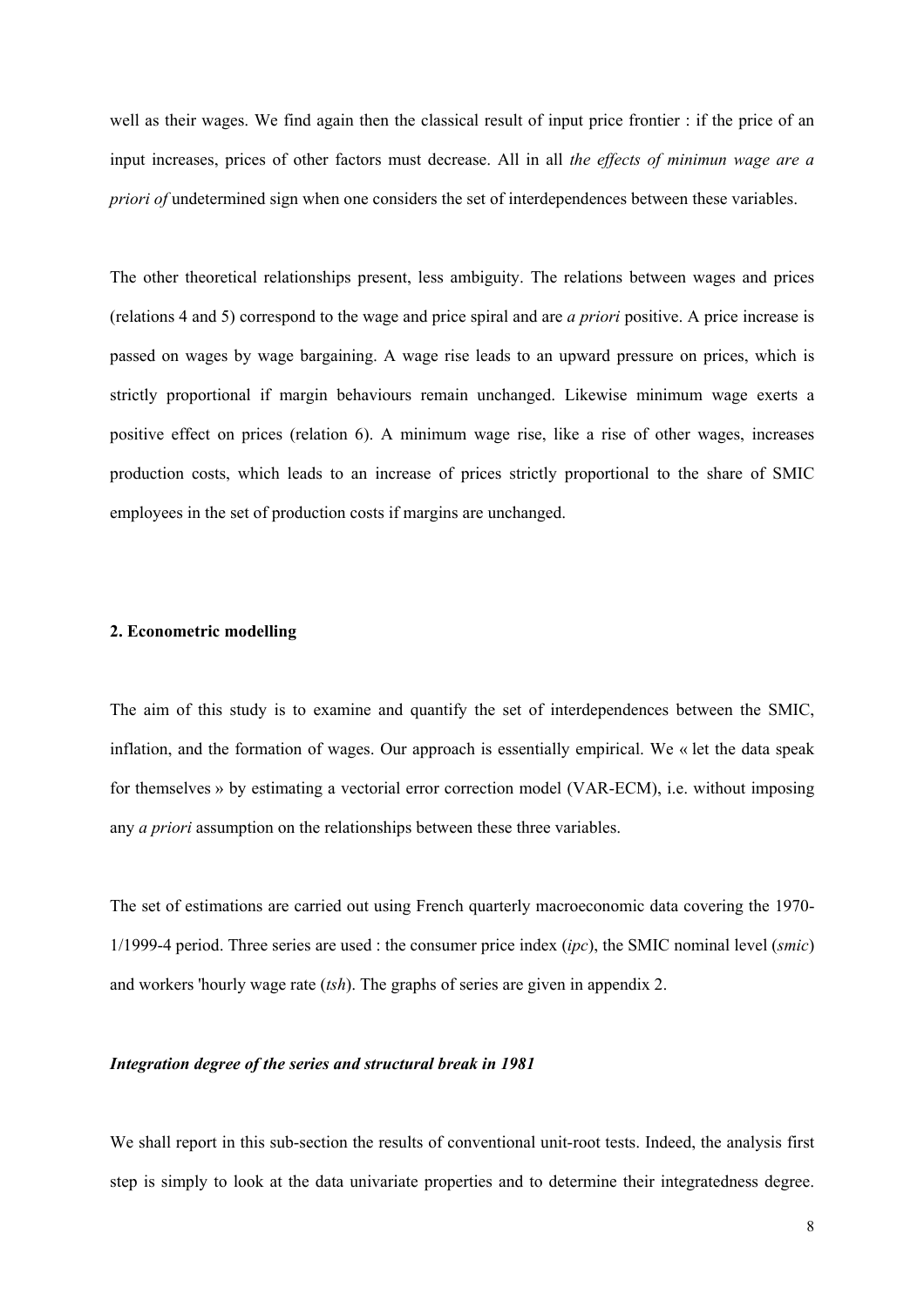Theoretically a process is either  $I(0)$ ,  $I(1)$  or  $I(2)$ . Nevertheless in practice many variables or variable combinations are bordeline cases, so that distinguishing between a strongly autoregressive I(0) or I(1) process (interest rates are a typical example), between a strongly autoregressive I(1) or I(2) process (nominal prices are a typical example) is far from being easy. We have therefore applied a sequence of standard time series unit root tests (Schmidt and Phillips' test, 1992, Kwiatkowsky, Phillips and Shin 's test (KPSS, 1992, and the efficient unit-root tests suggested by Elliott, Rothenberg and Stock, 1996) to investigate which of the  $I(0)$ ,  $I(1)$ ,  $I(2)$  assumption is most likely to hold<sup>1</sup>. The results of these unit-root tests, not reported here to save space<sup>2</sup>, are concomitant and indicate that the unit-root null hypothesis cannot be rejected at the 5 % level for the three series under consideration. We have also applied the three tests on the variables taken in first differences and we find evidence in favour of the rejection of the non-stationary hypothesis for all series. This leads us to conclude that our three series are well characterised as an I(1) process, some with non-zero drift as TSH for instance.

The next step of the analysis requires the estimation of the non-constraint model. Before choosing this model we have made many prior estimations which have proved to be unsatisfactory. In particular, it has turned out inadequate to specify a unique model statistically acceptable for all the period considered (1970-1/1999-4), because the estimated parameters showed a strong instability in the eighties. The model re-estimation by recursive least squares until 1999 :4 and the implementation of Chow tests have enabled us to determine precisely the date of the structural break which is in the second quarter of 1981 (see graph 2).

-

<sup>&</sup>lt;sup>1</sup> These tests are sufficiently well-known to exempt us from a formal presentation of them and for detailed discussions the reader will find references at the end of the paper. <sup>2</sup>

 $2$  They are available upon request.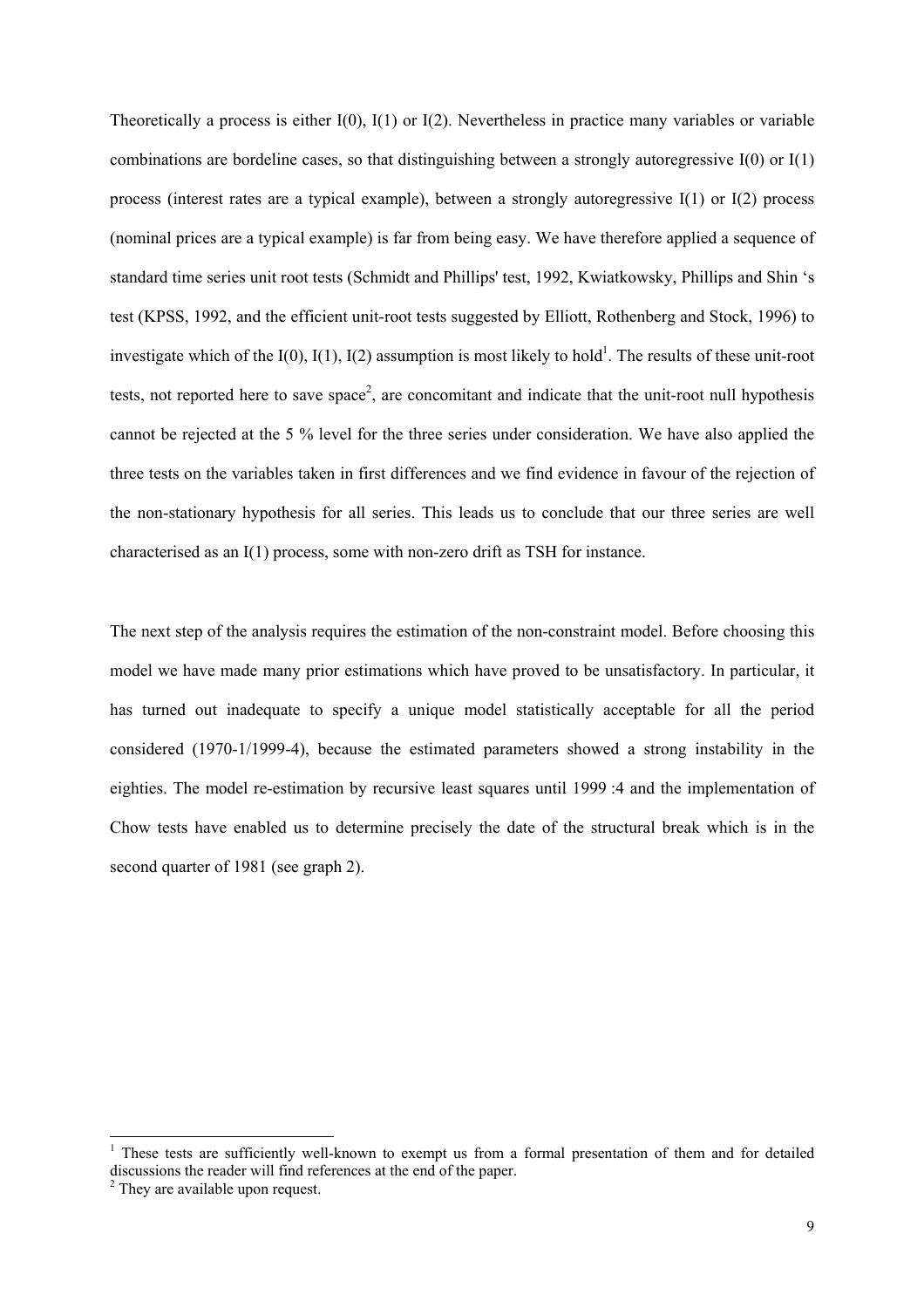

*Reading :* the former graph reports the result of the Chow test for the stability of the SMIC equation parameters. The latter tests the global stability of the set of parameters of the estimated VAR-ECM. In both cases the structural break is located in the second quarter of 1981**.**

This structural break implies to distinguish two sub-periods and to estimate a specific VAR-ECM model for each of these sub-periods. The former (1970-1/1981-01) corresponds to the rise of inflation and to the decrease of employee inequalities (measured by the ratio of TSH to SMIC). The latter (1981-02/1999-4) is that of the control of inflation and employee inequality stability.

#### *A cointegrating relationship in each of the two sub-periods*

The lag length choice used in the specification of the unrestricted VAR-ECM model can significantly influenced the estimation results and it is thus crucial to determine it both on economic and statistical considerations (see Gonzalo, 1994). Three criteria have been used here : (i) the Schwarz' bayesian information criterion and the Hannan-Quinn criterion as well as global Fisher's tests, (ii) the absence of autocorrelation and heteroscedasticity in the residuals of the model equations, (iii) the coherence of the estimated parameters with the theoretical expectations. The adopted model consists of a lag of two quarters for the first sub-period and of one quarter for the second sub-period. The two LR test statistics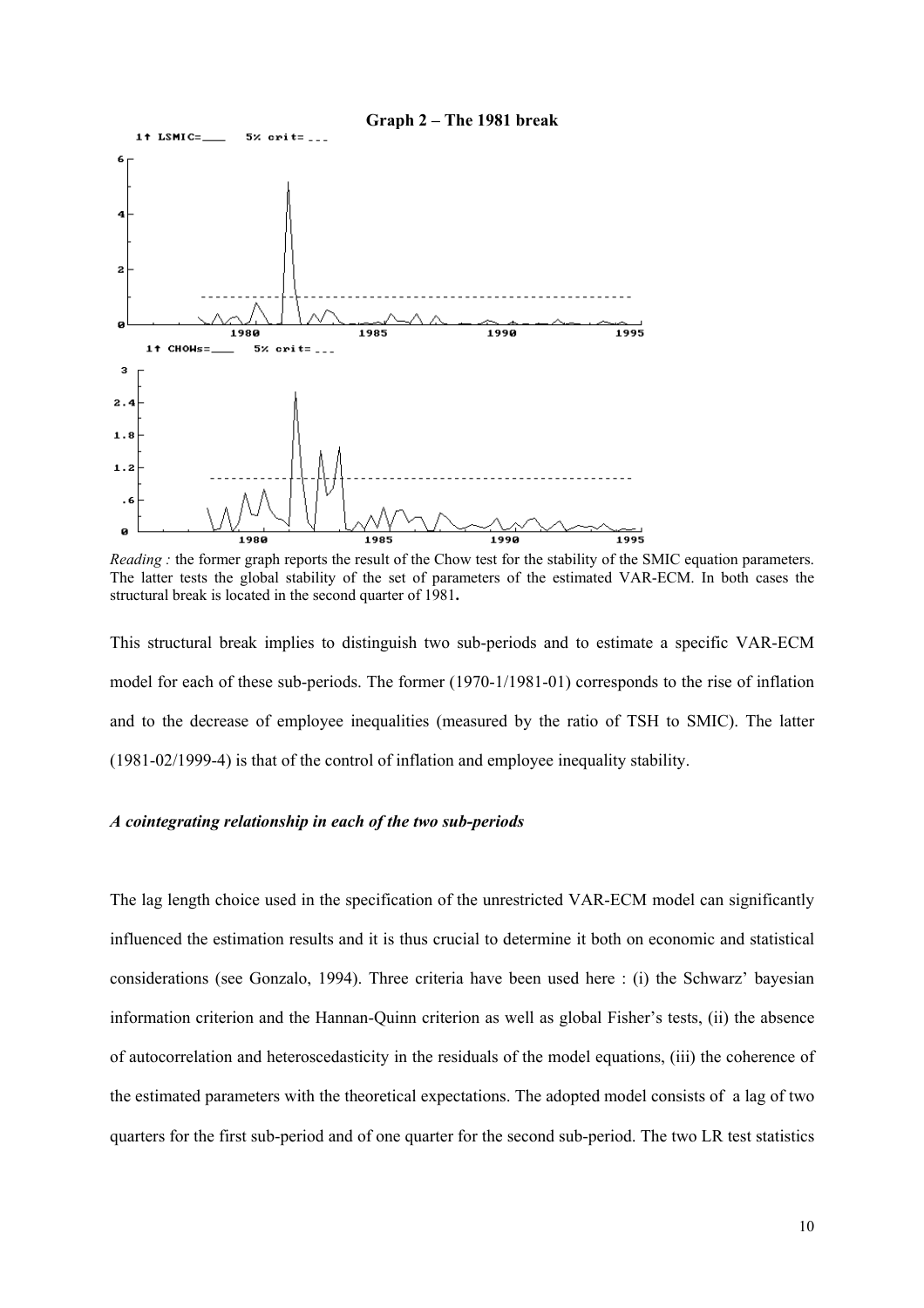(trace test and Lambda max test**<sup>3</sup>** ) proposed by Johansen (1988) for cointegration testing and also the critical value taken from Johansen (1995), are reported in table 2. These test statistics indicate the existence of a unique cointegrating relationship between the three variables for each of the two subperiods<sup>4</sup>.

#### **Table 2 – One cointegrating relationship**

| $\mathbf{u}$                         |                    |                 |                        |                  |
|--------------------------------------|--------------------|-----------------|------------------------|------------------|
|                                      | $\lambda$ max Test |                 | $\lambda$ trace $Test$ |                  |
| Ho against Ha                        | <b>Statistic</b>   | Critical value  | <b>Statistic</b>       | Critical value   |
|                                      |                    | $(\hat{a} 5\%)$ |                        | $(\hat{a} 5 \%)$ |
| $r = 0$ against $r = 1 \mid 27.34**$ |                    | 179             | $32.87**$              | 24.3             |
| $r \leq 1$ against $r = 2$   5.47    |                    | 11.4            | 5.52                   | 12.5             |
| $r \le 2$ against $r = 3 \mid 0.05$  |                    | 3.8             | 0.05                   | 3.8              |

a) Sub-period 1970-1/1981-01

*\*\* indicate significance at 10 %*

<sup>&</sup>lt;sup>3</sup> The Lambda max test statistic is the likelihood ratio of the null hypothesis  $H_2(r)$  : « there exists at most *r* cointegration relations » against the alternative hypothesis  $H_2 (r+1)$ : « there exists at most  $r+1$  cointegration relations», and the Trace test statistic is the likelihood ratio of the null hypothesis  $H_2(r)$  against the alternative hypothesis H<sub>1</sub> (*n*) « there exists *n* cointegration relations », with  $r = n$ ,...,0.

<sup>&</sup>lt;sup>4</sup>The outcome of the cointegration analysis remains unchanged if we use the critical values recently tabulated by Pesaran, Shin and Smith (1999].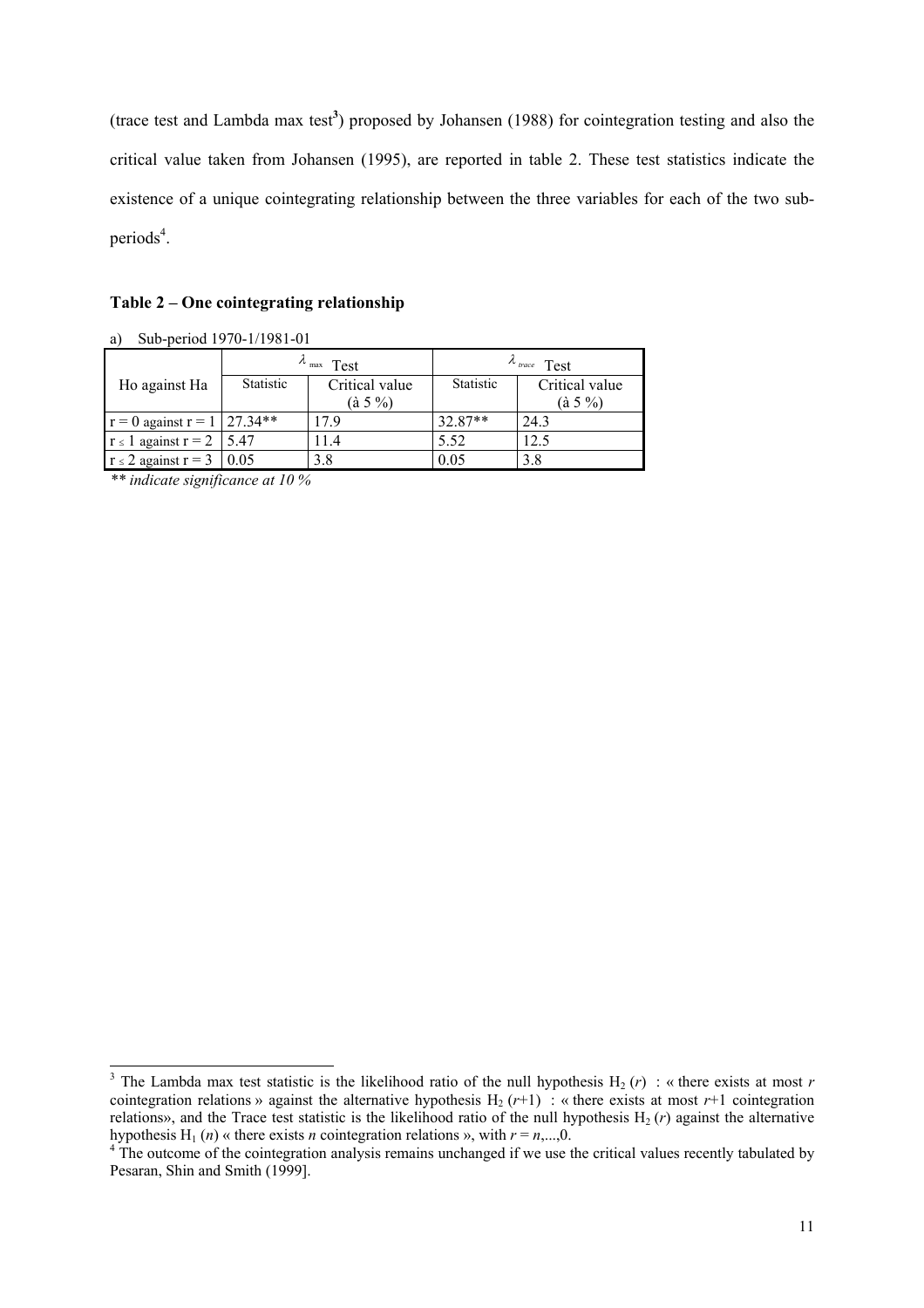b) Sub-period 1981-02/1999-4

| $\lambda$ max Test                   |           | $\lambda$ trace $Test$ |                  |                |
|--------------------------------------|-----------|------------------------|------------------|----------------|
| Ho against Ha                        | Statistic | Critical value         | <b>Statistic</b> | Critical value |
|                                      |           | $(at 5\% )$            |                  | (at 5 %)       |
| $r = 0$ against $r = 1 \mid 22.33**$ |           | 179                    | 35.83**          | 24.3           |
| $r \le 1$ against $r = 2 \mid 10.42$ |           | 11.4                   |                  | 12.5           |
| $r \le 2$ against $r = 3 \mid 0.23$  |           | 3.8                    | 0.23             | 3.8            |

*\*\* indicate significance at 10 %*

The estimation of the cointegrating vectors by maximum likelihood are reported below<sup>5</sup>. The coefficient associated to the SMIC is significantly different from zero and has been normalised to 1, which ensures the identification of the VAR-ECM long-run parameters for the two sub-periods (Johansen, 1995).

| 1970-1/1981-01 | SMIC = $0.8645$ ipc + $0.8215$ tsh |  |
|----------------|------------------------------------|--|
|                | $(4.75)$ $(4.37)$                  |  |
| 1981-02/1999-4 | SMIC = $1.287$ ipc + 0.3359 tsh    |  |
|                | $(6.65)$ $(2.79)$                  |  |

#### *The full model*

The set of short and long parameters of the two estimated error correction models are reported in table

#### 3.

-

#### **Table 3 – Estimation of the VAR-ECM parameters**

| Equations           | $\Delta$ Lipc             |        | $\Delta$ Lsmic                     |        | ∆Ltsh                              |        |
|---------------------|---------------------------|--------|------------------------------------|--------|------------------------------------|--------|
|                     | $R^2$ = 0.531, DW = 2.048 |        | $\mathbb{R}^2$ = 0.591, DW = 2.532 |        | $\mathbb{R}^2$ = 0.707, DW = 1.962 |        |
| Variables           | Coefficients              | T-Stat | Coefficients                       | T-Stat | Coefficients                       | T-Stat |
| $\Delta Lipc_{t-1}$ | 0.385                     | 2.492  | 1.694                              | 3.385  | 0.612                              | 2.533  |

a) a) Sub-period 1970-1/1981-01

 $<sup>5</sup>$  T-stats in parenthesis are for the null hypothesis that the estimated coefficient is equal to zero.</sup>

Let us notice that tests on the structure of the cointegrating space have confirmed that the three variables effectively belong to the estimated cointegrating relationship for each of the two sub-periods. Besides, stationarity tests of the different variables implemented in the multivariate framework, where the interdependences between variables are explicitly modelled, are concomitant with those applied previously in the univariate framework. These tests indicate that the variables are characterised by a stochastic non stationarity (namely integrated of order 1), rather than a deterministic non stationarity (namely stationary around a linear deterministic trend). The results of these tests are not reproduced here to save space, but are available on request.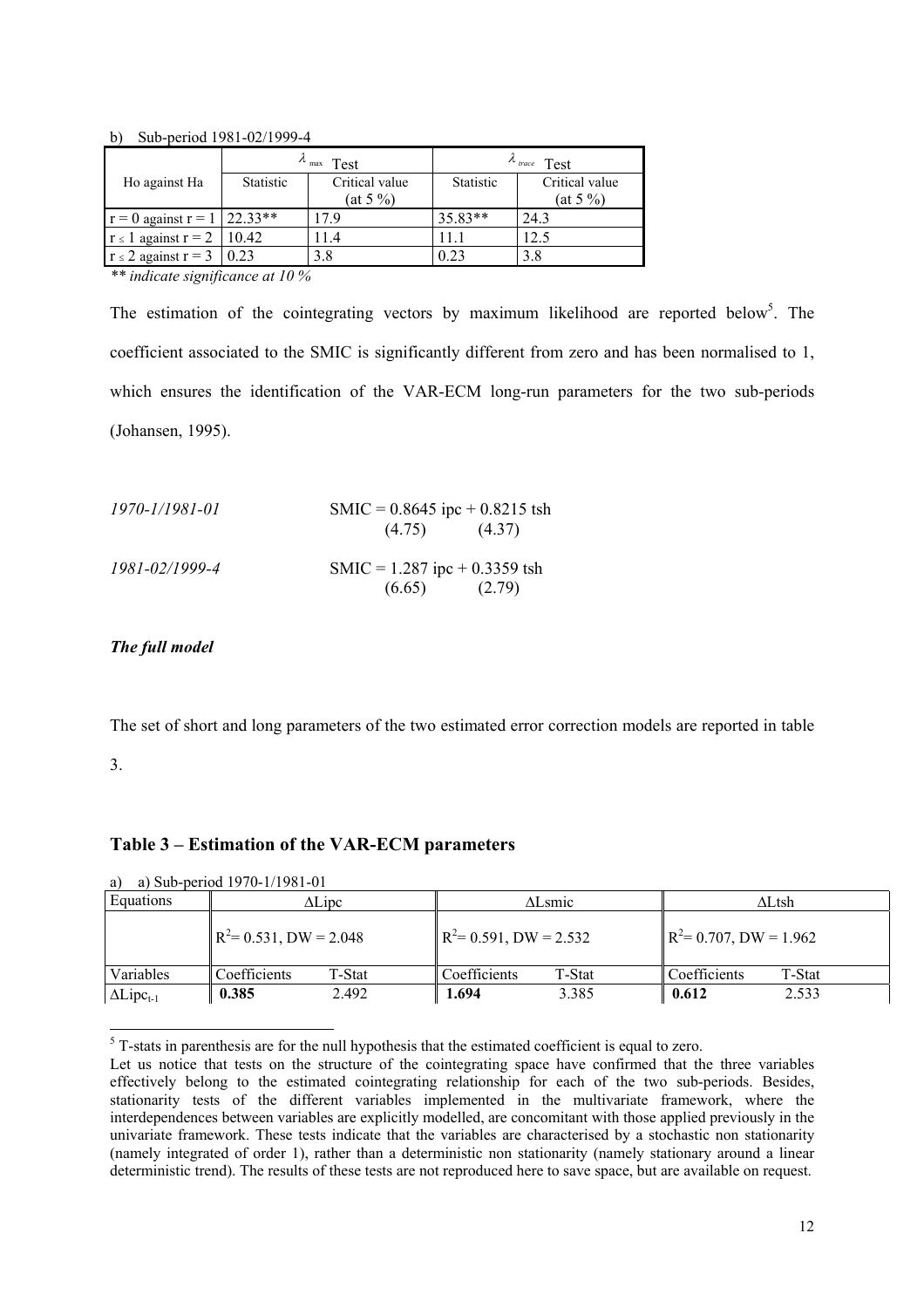| $\Delta Lipc_{t-2}$           | 0.075    | 0.385    | $-0.137$ | $-0.216$ | 0.606    | 3.922    |
|-------------------------------|----------|----------|----------|----------|----------|----------|
| $\Delta$ Lsmic <sub>t-1</sub> | $-0.043$ | $-0.866$ | $-0.489$ | $-3.017$ | $-0.093$ | $-2.376$ |
| $\Delta$ Lsmic <sub>t-2</sub> | 0.052    | 0.033    | $-0.381$ | $-2.419$ | $-0.088$ | $-2.299$ |
| $\Delta$ Ltsh <sub>t-1</sub>  | 0.016    | .203     | 1.288    | 2.018    | 0.003    | 0.023    |
| $\Delta$ Ltsh <sub>t-2</sub>  | 0.052    | 0.332    | $-0.541$ | $-1.046$ | $-0.131$ | $-1.046$ |
| $ECI_{t-1}^6$                 | 0.016    | .203     | $-0.083$ | -1.897   | $-0.051$ | $-4.822$ |

|  |  |  | b) b) Sub-period 1981-02/1999-4 |
|--|--|--|---------------------------------|
|--|--|--|---------------------------------|

| Equations                     | $\Delta$ Lipc             |          | $\Delta$ Lsmic                    |          | $\Delta$ Ltsh                      |          |
|-------------------------------|---------------------------|----------|-----------------------------------|----------|------------------------------------|----------|
|                               | $R^2$ = 0.792, DW = 2.101 |          | $\mathbb{R}^2$ =0.355, DW = 1.827 |          | $\mathbb{R}^2$ = 0.798, DW = 2.019 |          |
| Variables                     | Coefficients              | T-Stat   | Coefficients                      | T-Stat   | Coefficients                       | T-Stat   |
| $\Delta Lipc_{t-1}$           | 0.361                     | 3.108    | 1.057                             | 2.748    | 0.763                              | 5.815    |
| $\Delta$ Lsmic <sub>t-1</sub> | 0.013                     | 0.351    | $-0.233$                          | $-1.850$ | 0.019                              | 0.443    |
| $\Delta$ Ltsh <sub>t-1</sub>  | $-0.051$                  | 0.581    | $-0.062$                          | $-0.214$ | $-0.042$                           | 0.421    |
| $ECI_{t-1}$                   | $-0.075$                  | $-4.995$ | $-0.041$                          | $-0.823$ | $-0.034$                           | $-2.000$ |

The coefficients in bold are statistically significant at the 5% level.

Moreover several test statistics have been calculated in order to check the quality of the multivariate estimation (Lagrange Multiplicator test (LM) and Ljung-Box test for serial correlation of order 16, ARCH tests (Autoregressive Conditional Heteroscedasticity), Jarque-Bera normality test). The tests constitute a good way to detect the possible failing of some hypotheses made during the system estimation. In order not to make the presentation cumbersome, the results of these tests are not reported here, but they indicate that the two VAR-ECM models are well behaved and not subject to misspecification, since the usual hypotheses concerning the residuals of each of the three equations are verified<sup>8</sup>. Finally, the re-estimation of the two models by recursive least squares with the Pc-Give software and the implementation of Chow tests confirms the stability of the parameters of the two models for each of the sub-periods.

#### **3. Dynamic interaction between the SMIC, inflation and wages**

-

<sup>&</sup>lt;sup>6</sup> It must be underlined that the stationary term  $\text{ECI}_{t-1}$  is defined as  $\text{ECI}_{t-1} = 0.8645 \text{ ipc}_{t-1} + 0.8215 \text{ tsh}_{t-1}$ -smic<sub>t-1</sub>.<br><sup>7</sup> Likewise in the second error correction model the stationary term  $\text{ECI}_{t-1}$ 

<sup>&</sup>lt;sup>7</sup> Likewise in the second error correction model the stationary term  $ECI_{t-1}$  is defined as :

 $ECI_{t-1} = 1.287$  ipc<sub>t-1</sub> + 0.3359 tsh<sub>t-1</sub> -smic<sub>t-1</sub>.

<sup>&</sup>lt;sup>8</sup> The residuals of the conditional VAR-ECM model equations have on the whole good properties : they don't suffer from serial correlation, are not of ARCH type, even if they sometimes have normality problems. This lack of normality assumption in some equations is actually not very serious for the conclusions of the study, since as noted by Johansen (1995), the asymptotic properties of the Maximum Likelihood method only depend on the i.i.d assumption of the errors.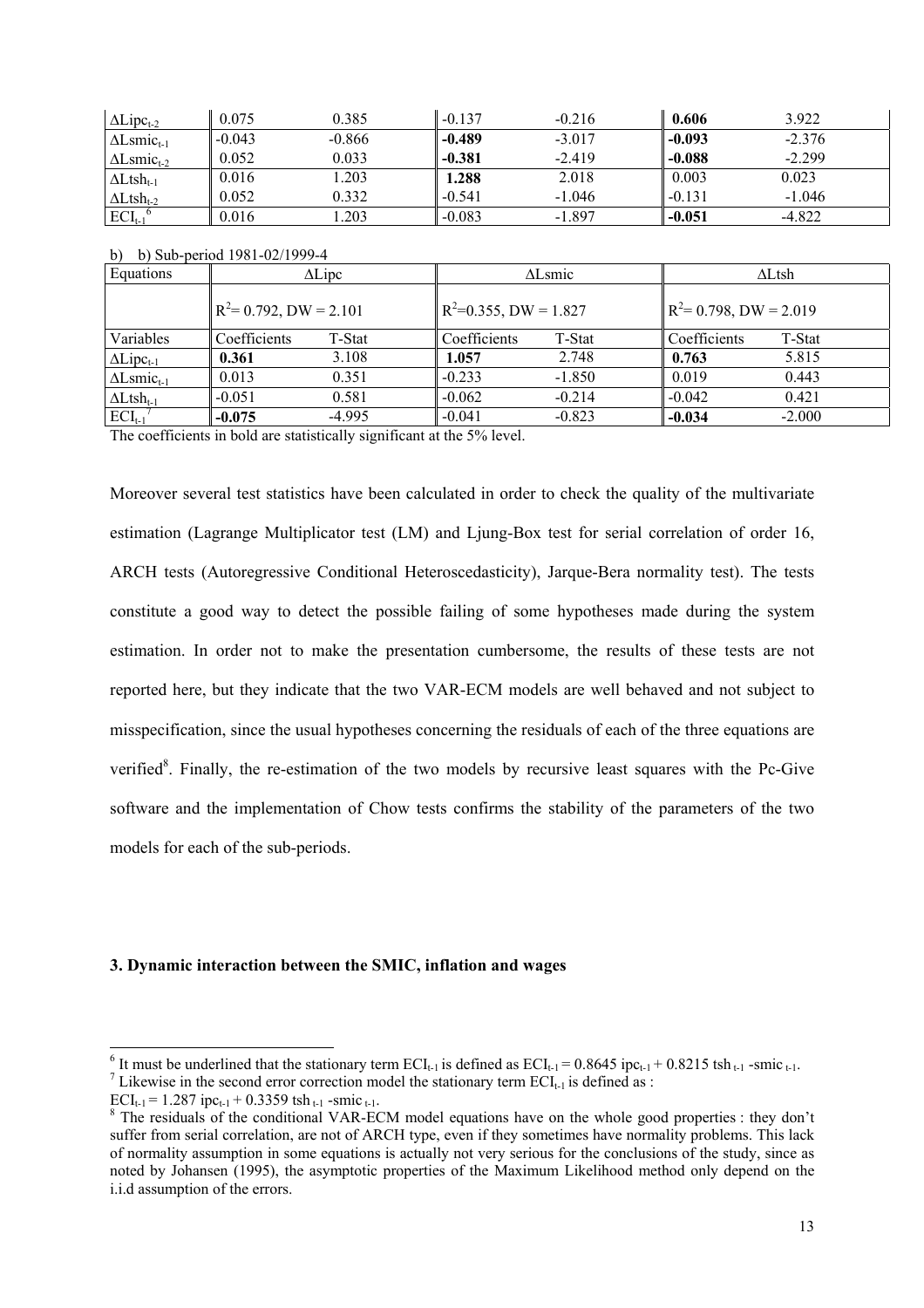The two VAR-ECM models being well specified and their parameters steady through time, one can make use of them to investigate the dynamic relationships between the three variables using three tools generally employed by economists, namely causality tests, the variance decompositions (VDCs) of forecast error and impulse response functions (IRFs) to shocks (cf. appendix 1).

#### *Which causalities ?*

The results of the causality tests in Granger's sense (1969) are reported in Table 4. In the short run causality means that wage growth rate for instance has a delayed impact on the SMIC growth rate. In the case of a long-run causality it is the equilibrium between wage level and that of other variables which determines the SMIC increase.



#### **Table 4 – Causality test results**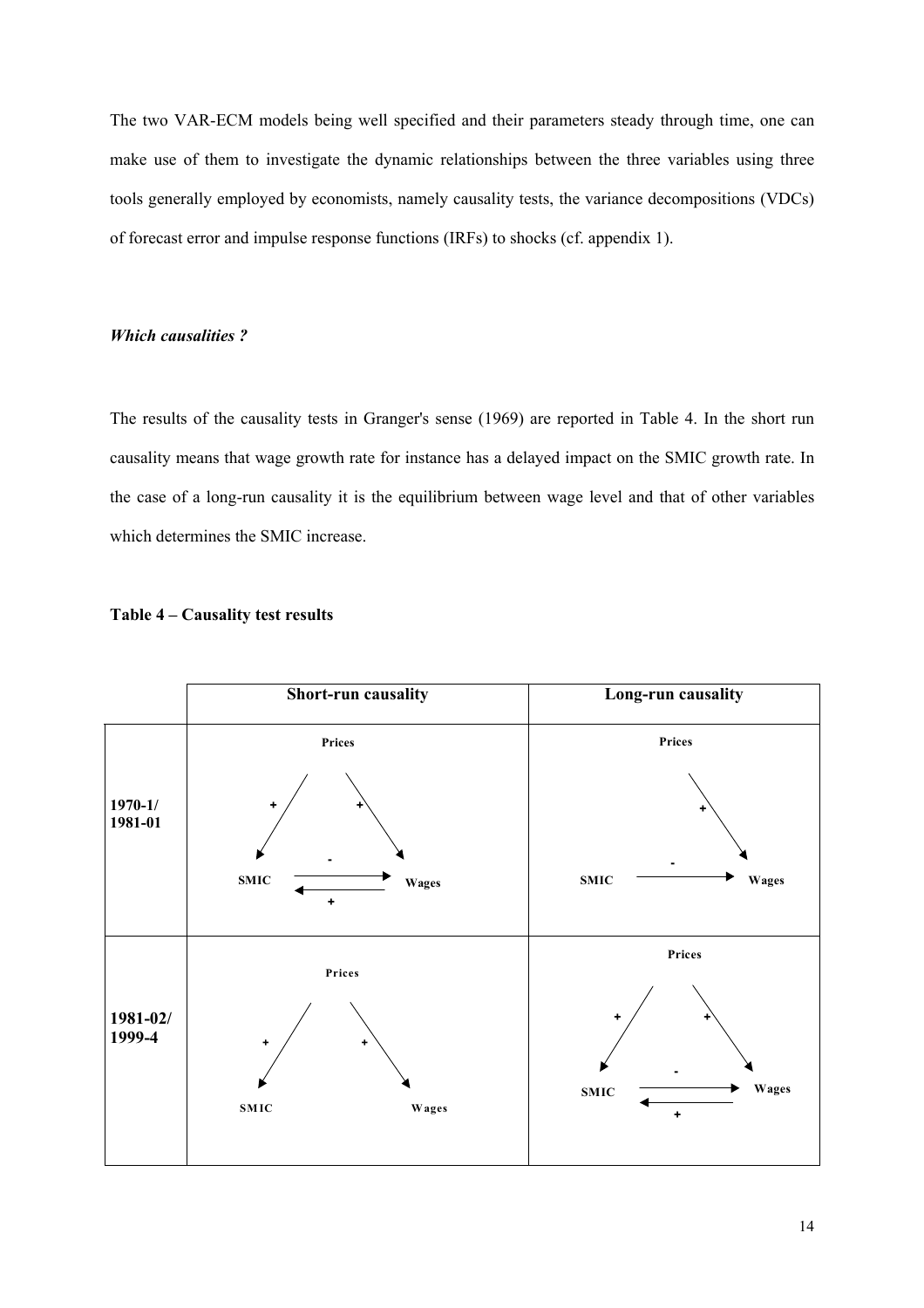None of these causalities is conflicting with the theoretical and institutional expectations. But some differences are however notable between the two sub-periods. Before 1981 short-run causalities which link variable growth of rates are more present than long-run causalities which are associated with the variable level. It is the contrary after 1981. In other words, dynamic relationships are predominant in the former sub-period, and equilibrium relationships in the latter.

If one focuses on the short-run, it first appears that inflation causes the SMIC increase in the two subperiods, but it is not itself caused by any of the other variables. SMIC increases are determined by those of wages only before 1981. They have then moderating feedback effects on wage rise. Theoretically this moderating mechanism is connected to a volume effect higher than substitution effects (we consider here the short-run). Since 1981, there have not been more causal relationships between the SMIC increase and that of wages

In the long-run wage rises are sensitive in the two sub-periods to the equilibrium between wages, the SMIC and price level, which constitute the target of an error correcting term mechanism (the SMIC having again a moderating effect on wage increase, which has however been weakly significant since 1981). SMIC rises don't depend on any equilibrium relationships between these three variables in the two sub-periods. Finally, inflation has been sensitive to the target of the error correcting term mechanism between variables in level only since 1981.

The forecast error variance decomposition exercise permits to order the variable from the most to the least exogenous one (see Appendix 1). It appears that inflation is the most exogenous variable and that the SMIC is the most endogenous one as it was suggested by the minimum wage institutional mode of formation The ordering  $X_t = (ipc_t, tsh_t SMIC_t)$  is then used to calculate the impulse response functions (IRFs) to shocks affecting the three variables. Note that with the variance-covariance matrix of the errors of the two estimated VAR-ECM models being here near diagonal, the results of the impulse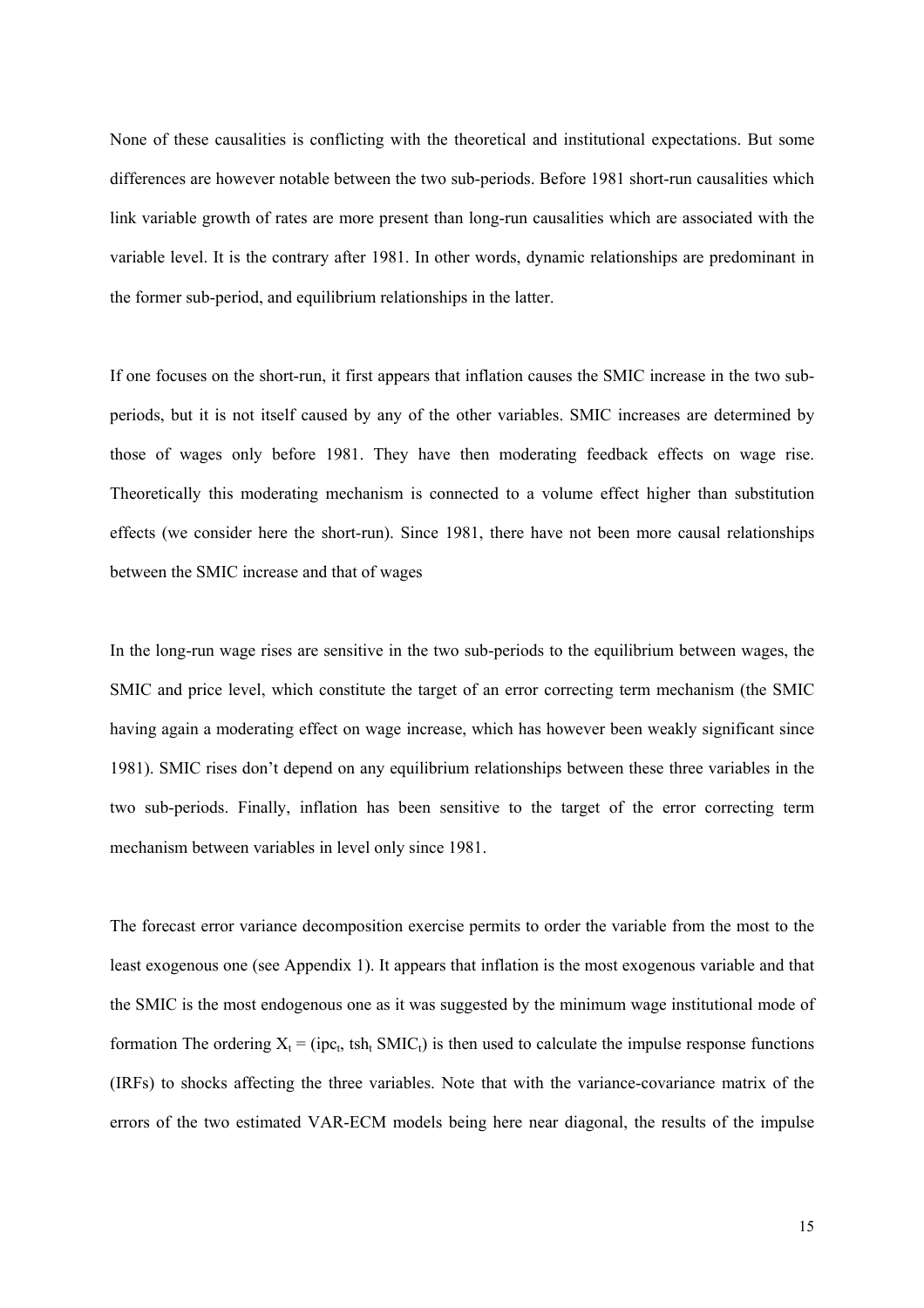analysis are actually not sensitive to the predetermined variable ordering (contrary to the general case) and consequently the results presented above are robust.

#### *Long-run effects of price increase*

Tables reported below correspond to the long-run response of the three variables following a shock of 1% on one of these variables, given the set on interdependences existing between the three variables. Generally speaking, the two estimated error correction models have a quick capacity to absorb shocks : in fact, they are completely absorbed in about 12 quarters (great maximum) in the first sub-period, and in about 5 quarters in the second sub-period (where adjustments are faster).

These long-run responses give directly the nominal effects of shocks. The difference between the response of wages or SMIC and that of prices give the real impact of shocks. The difference between the response of wages and that of SMIC indicates eventually the impact on wage inequalities. Firstly concerning the impact of a price increase we can make three observations.

- Following an exogenous consumer price increase of 1 point, the connections seem globally much more inflationist in the former sub-period than in the latter. Prices have finally risen of 3 points before 1981, and only of 1.5 point since 1981 (see table 5). The nominal impact on wages and on the SMIC is also much higher before 1981.
- In the two sub-periods, wages appear to be slightly under-indexed to inflation : a price increase leads finally to a slight decrease of wage purchasing power. As for the SMIC, it seems to be over-indexed in the two sub-periods : the minimum wage purchasing power increases by approximately one third more than the accumulated price rise.
- Inflation also reduces wage inequalities by bringing closer the SMIC purchasing power to that of hourly wage rate. The institutional mechanisms of SMIC indexation to consumer prices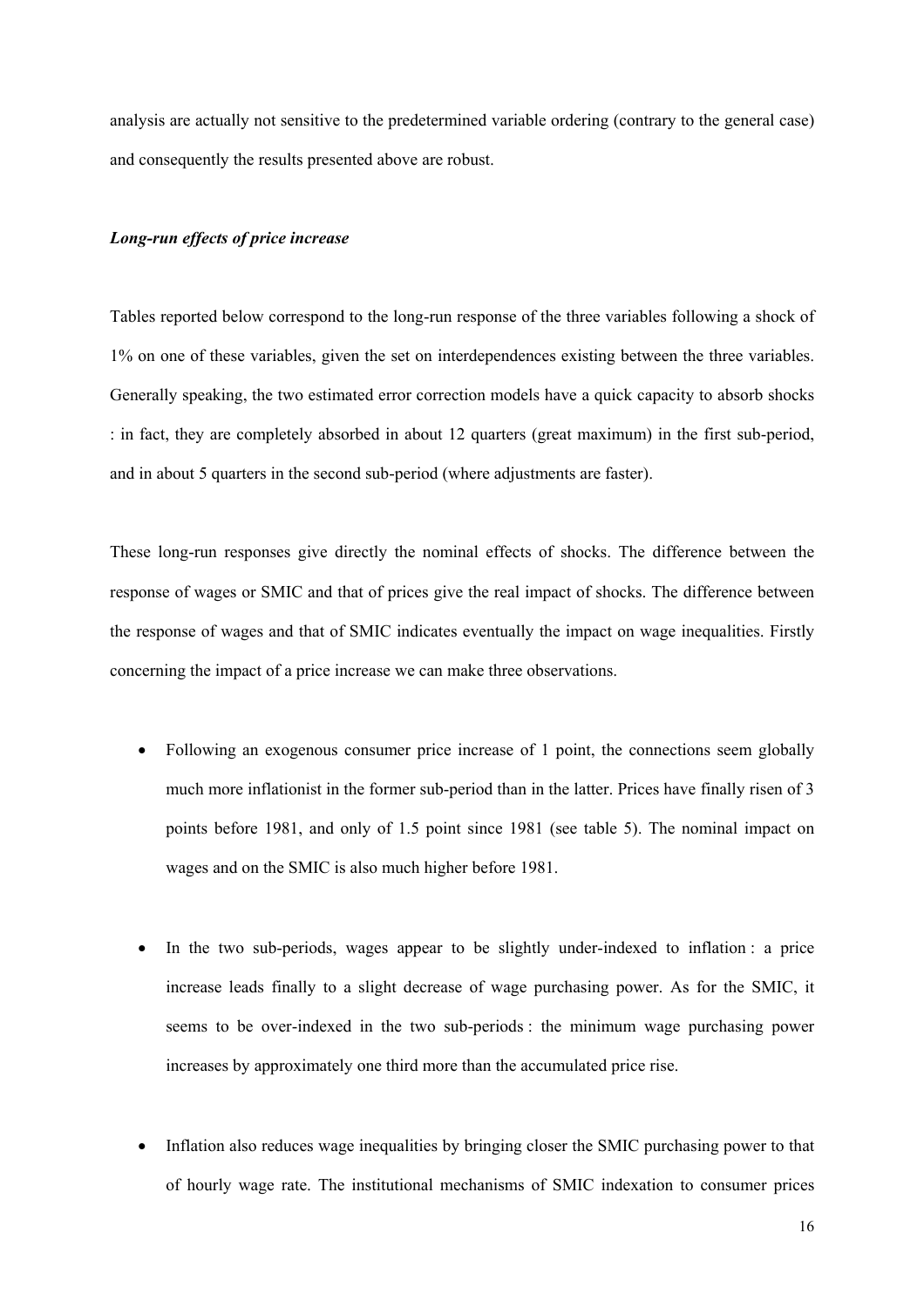make that SMIC employees are always more protected against price rise effects than other employees. Through this channel desinflation may have contributed to a least employee inequality reduction.

|               | Before 1981 | <b>After 1981</b> |
|---------------|-------------|-------------------|
| <b>Prices</b> | 3.06        |                   |
| <b>SMIC</b>   | 119         |                   |
| Wages         | $-0.86$     |                   |

**Table 5** – **Long-run responses following a shock on consumer price index**<sup>9</sup>

#### *Long-run effects of wage increase*

-

The same problematic can be adopted here to examine and comment on the long-run effects of an exogenous hourly wage rate rise.

- Again nominal effects appear to be much higher before 1981. Prices have finally risen of half a point in the first sub-period whereas they have remained stable in the second one, or have slightly decreased. A theoretical interpretation is that of a competition intensification on the goods markets between the two periods, wage rises being less transferred on prices in more open markets. Wage and SMIC nominal increases are also higher in the first sub-period. Since 1981 an exogenous wage increase of one point has only led to a final rise of 0.9 point and to a weak minimum wage moderation of approximately 0.1 point and equally for prices.
- The real effects are however somewhat higher in the second sub-period. Having no more inflationist effects wage rises are finally more profitable for employee purchasing power (the

<sup>&</sup>lt;sup>9</sup> The 5 % confidence interval of each of the response functions has been calculated using the bootstrap method by carrying out 1000 simulations and is given in Appendix 1.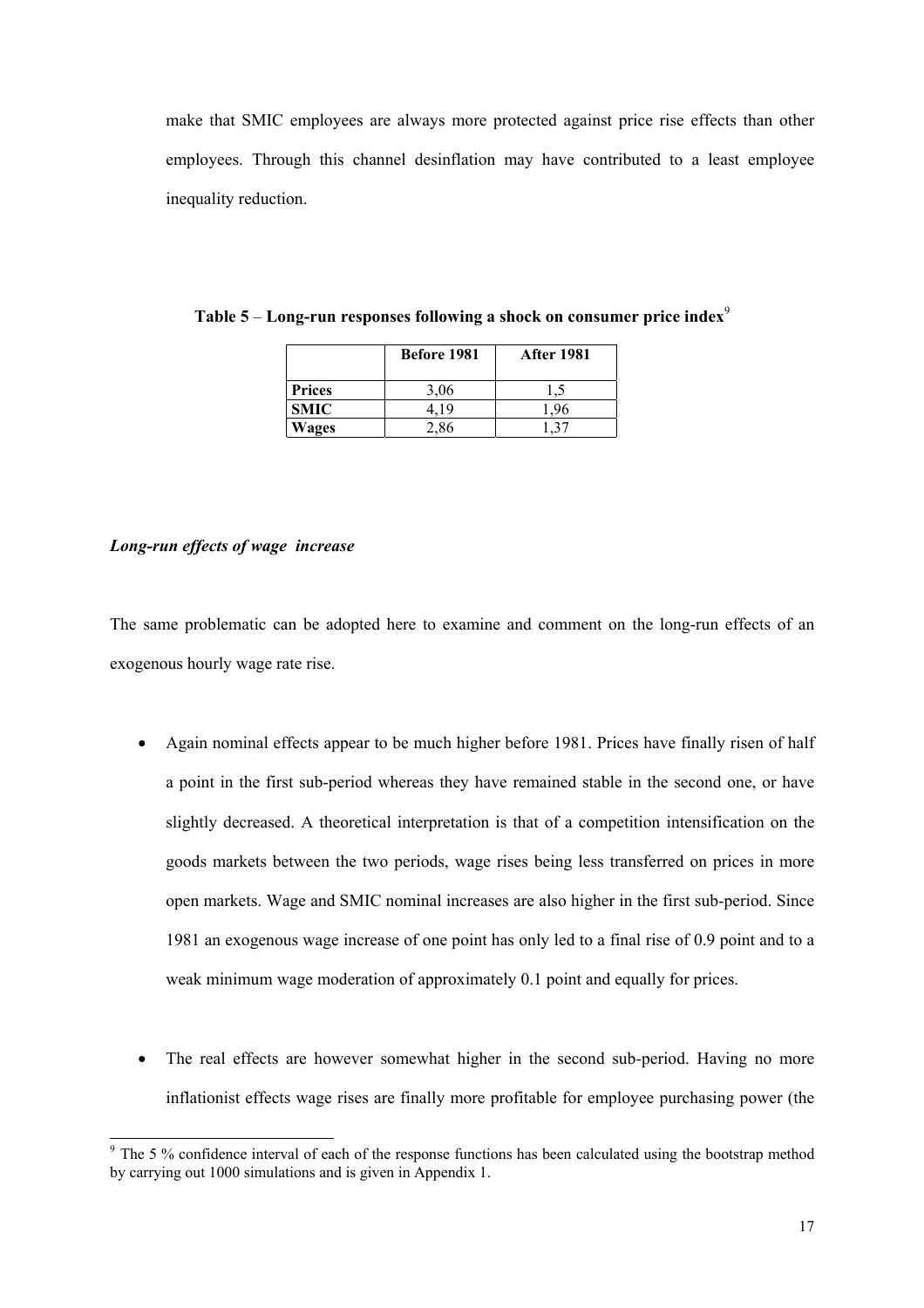difference is however very small: the purchasing power gain is of 0.77 point before 1981 and of 0.83 after). They are less profitable for SMIC employees whose purchasing power has been insensitive to wage increases since 1981 whereas they had increased of 0.4 point before.

Since wage increases are less profitable for SMIC employees, they have finally a much more non-egalitarian effect in the period of disinflation. They have made the SMIC move apart from hourly wage rate by .0.3 point before 1981, against 1 point since then.

**Table 6** –**Long-run responses following a shock on hourly wage rate**<sup>10</sup>

|               | Before 1981 | <b>After 1981</b> |
|---------------|-------------|-------------------|
| <b>Prices</b> | 0.49        | $-0.07$           |
| <b>SMIC</b>   |             |                   |
| Wages         |             |                   |

#### *Long-run effects of SMIC increase*

-

A last simulation enables us to investigate the impact of a SMIC rise on prices and other wages. The result is reported in table 7.

|               | <b>Before 1981</b> | <b>After 1981</b> |
|---------------|--------------------|-------------------|
| <b>Prices</b> | 0.02               | 0,019             |
| <b>SMIC</b>   | 0.54               | 0.83              |
| Wages         | $-0,02$            | $-0,015$          |

**Table 7** – **Long-run responses following a shock on the SMIC**<sup>11</sup>

• Nominal effects are very low in the two sub-periods. The SMIC rise has partly a persistent effect, a little more after 1981 than before. Inflation and wages hardly vary. As a consequence

<sup>&</sup>lt;sup>10</sup> The 5 % confidence interval of each of the response functions has been calculated using the bootstrap method by carrying out 1000 simulations and is given in Appendix 1.

<sup>&</sup>lt;sup>11</sup> The 5 % confidence interval of each of the response functions has been calculated using the bootstrap method by carrying out 1000 simulations and is given in Appendix 1.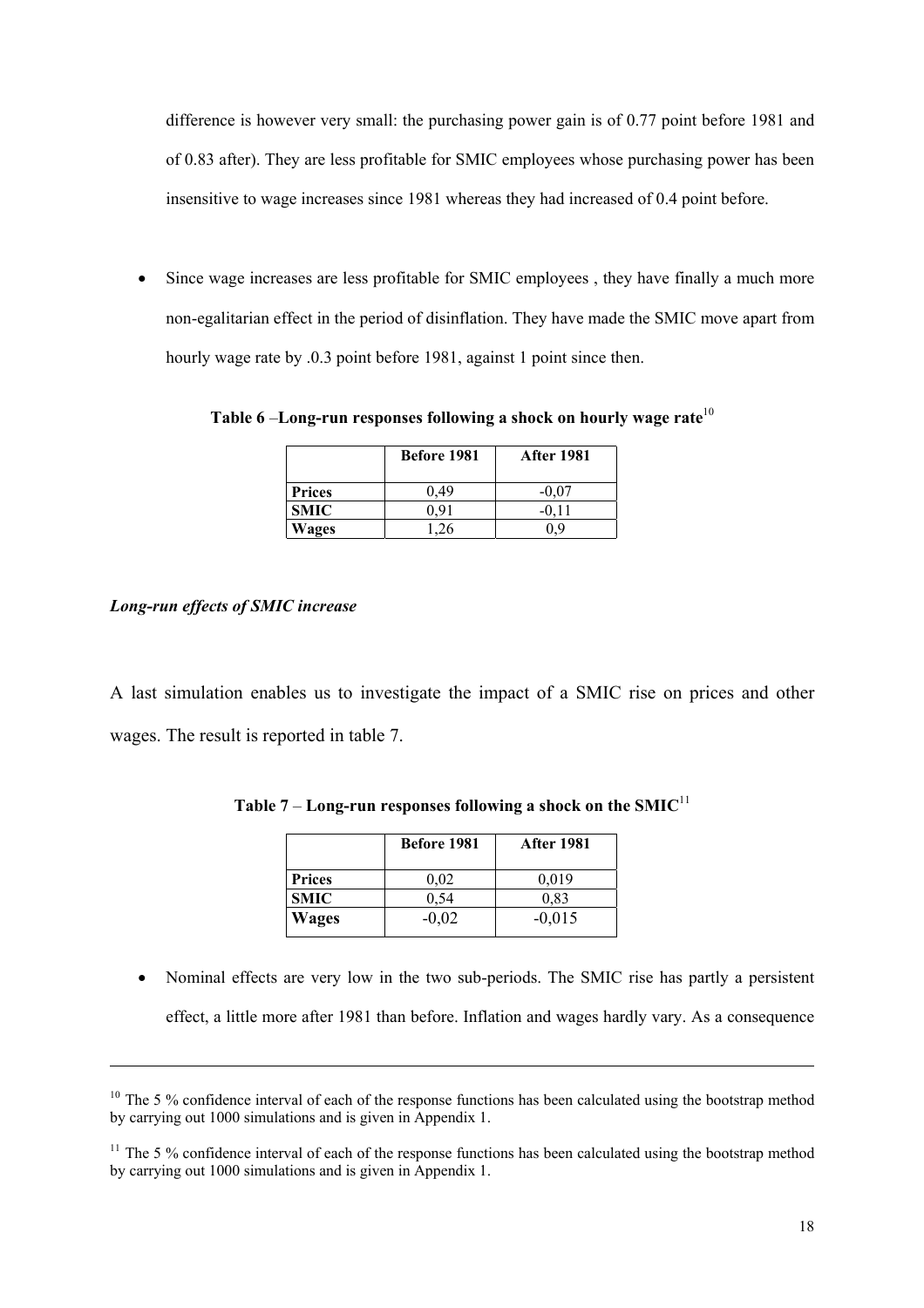when the interdependences between variables are taken into account minimum wage rises would have then a quite insignificant effect on other wages.

- In the absence of any persistent impact on prices, real effects correspond to nominal effects. SMIC increases have a little more favourable impact on SMIC employee purchasing power paid in a context of controlled inflation
- Concerning social inequalities the effect of the squeezing of the wage range related to SMIC increases has always been less important *ex post* than *ex ante,* but the *ex post* effect has been higher since 1981. The SMIC would have gained in efficiency as an instrument of wage disparity reduction.

#### **Conclusion**

The period of inflation rise from 1970 to 1981 coincided with an important squeeze of the wage range, measured by the difference of the minimum wage to the hourly wage rate (TSH). The period of disinflation since 1981, as far as it is concerned, has been concomitant with a stability of wage inequalities. The results of this study suggest a relationship between the evolutions of inflation and wage disparities and enable us to draw up a mixed assessment of the disinflation effects on wage formation and the SMIC.

On the one side , disinflation has hardly benefited the SMIC evolution. Before 1981 the SMIC had always profited by price and wage rises, given the interdependences between those variables. Since 1981, it has always benefited from price rises, both in real and relative terms, but they have become less strong, and it doesn't benefit wage rises anymore. On the other, the SMIC seems however to have gained in efficiency as an instrument of wage disparity reduction. Its rises are finally more persistent in real terms and relatively to the other salaries and they have always had as little inflationary impact on wages as on prices.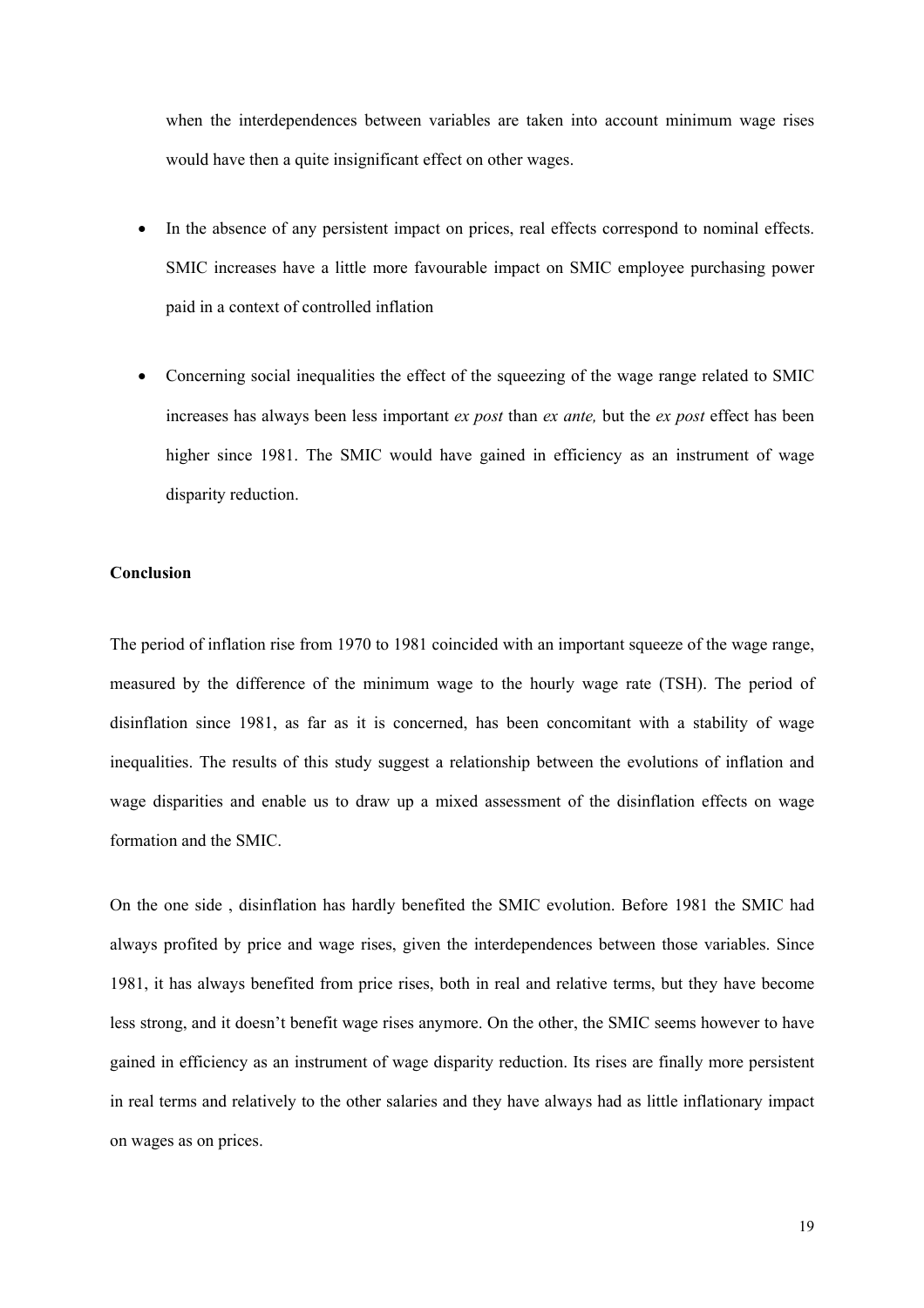#### **Appendix 1 : Impulse analysis**

The two exercises of variance decompositions (VDCs) of forecast error and impulse response functions (IRFs) to shocks are implemented here in so far as Granger causality tests applied previously rest principally upon a notion of anteriority between variables and can besides be viewed **as within sample causality tests**. Indeed, these tests can only reveal causality within the sample period, but don't provide us with an indication of the dynamic properties of the variable system, nor do they allow us to gauge the relative strength and exogenity degree of the different variables beyond the sample period. On the other hand, VDC that may be termed as **out-of sample causality tests**, by partitioning the variance of the forecast error of a certain variable (for instance the SMIC) for different horizons of forecast into proportions attributable to innovations (or shocks) in each variable in the system, including its own, can provide an indication of these relativities.

To carry out our impulse analysis, we perform in a first step a Cholesky decomposition of error variancecovariance matrix, so as to get an orthogonalised VAR representation with contemporaneously uncorrelated errors. Note that this kind or orthogonalisation initiated by Sims (1972) is in general not neutral, in the extent that it imposes an identification schema of recursive type. One has then to order the variables from the most to the least important one, that is from the most to the least exogenous. To determine the more adequate ordering we use both the statistical tool and economic theory and it is important to note that these two instruments provide a unified answer. The analysis of causality test results leads us to put as contemporaneous variable in each VAR-ECM model the one whose causality measure is the most important (that is, the variable that causes the most the others, and which is the least caused by the latter). We carry on in the same way to order the other variables, which leads us in fine to retain an  $X_t$  vector whose variables are ordered as follow (ipc, tsh SMIC). It is **important to notice that the variance-covariance matrix being here near diagonal a different variable ordering of the VAR-ECM model will actually modify only very marginally the Cholesky factor (contrary to the general case). An important implication of this is that our results presented above are robust to a different variables ordering.**

The variance decompositions (VDCs) of forecast error and the impulse response functions (IRFs) to shocks (the shock is of 1%) are then calculated for the variables taken in level for a sufficiently long temporal horizon for all responses to stabilise and to come back towards zero, which indicates that the two VAR-ECM models are correctly specified and that all the variables are integrated of order zero (I (0)). We then deduce by summation the IRF for each variable taken in level as well as the decomposition of forecast error variance at different horizons for each variables taken in level.

We also calculate the 5 % confidence interval of each response functions using the bootstrap method, which enables to do without the two fundamental hypotheses which are often required by classical tests, namely residual normality and large samples. In effect, these two hypotheses are not always satisfied as it is for instance the case here : our two samples only concern 12 and 19 years (which is a borderline size) and residual normality is sometimes rejected. Bootstrap is a non parametric method whose basic idea is that residual empirical distribution converges towards residual true distribution. Thus by simulating the system with those residuals and by re-estimating the model a great number of times, one can derive the finite distance distribution of the model parameters (see Bertail, 1992 for a survey. The impulse response functions to shocks and the results of the variance decompositions of forecast error exercise are reported and commented below and permit to stress the main channels of influence in the two VAR-ECM model.

#### *Impulse Response functions (IRFs)*

The impulse response functions (IRFs) to shocks of the three variables following a shock of 1% on one of these variables are reported below for each sub-period. We consider successively a shock on the consumer price index (*ipc*), on the workers 'hourly wage rate (*tsh*) and on the SMIC nominal level (*smic*).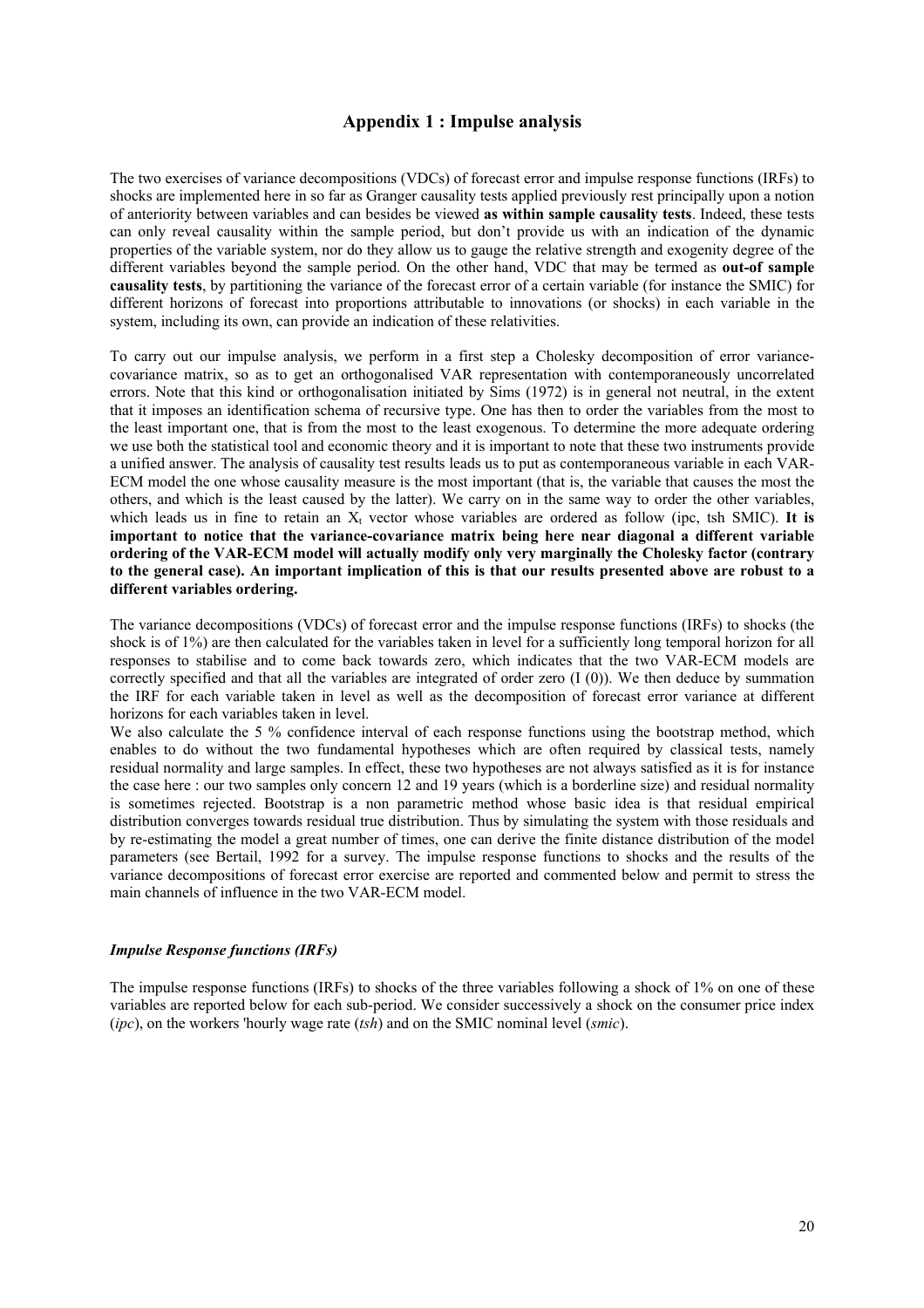



**Nota** :

The 5 % confidence interval of each of the response functions has been calculated using the bootstrap method (cf. infra ) by carrying out 1000 simulations.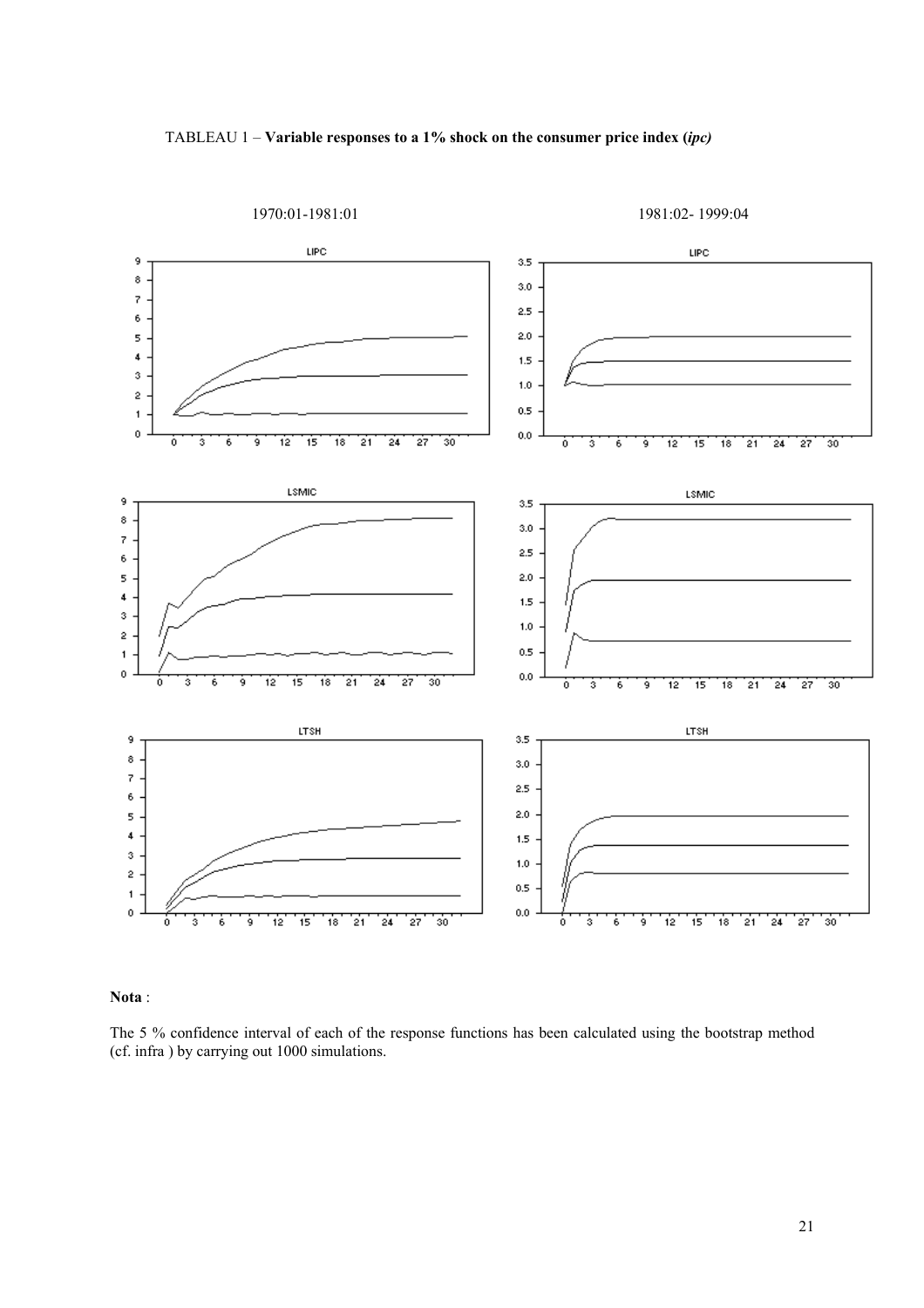



#### **Nota :**

The 5 % confidence interval of each of the response functions has been calculated using the bootstrap method (cf. infra ) by carrying out 1000 simulations.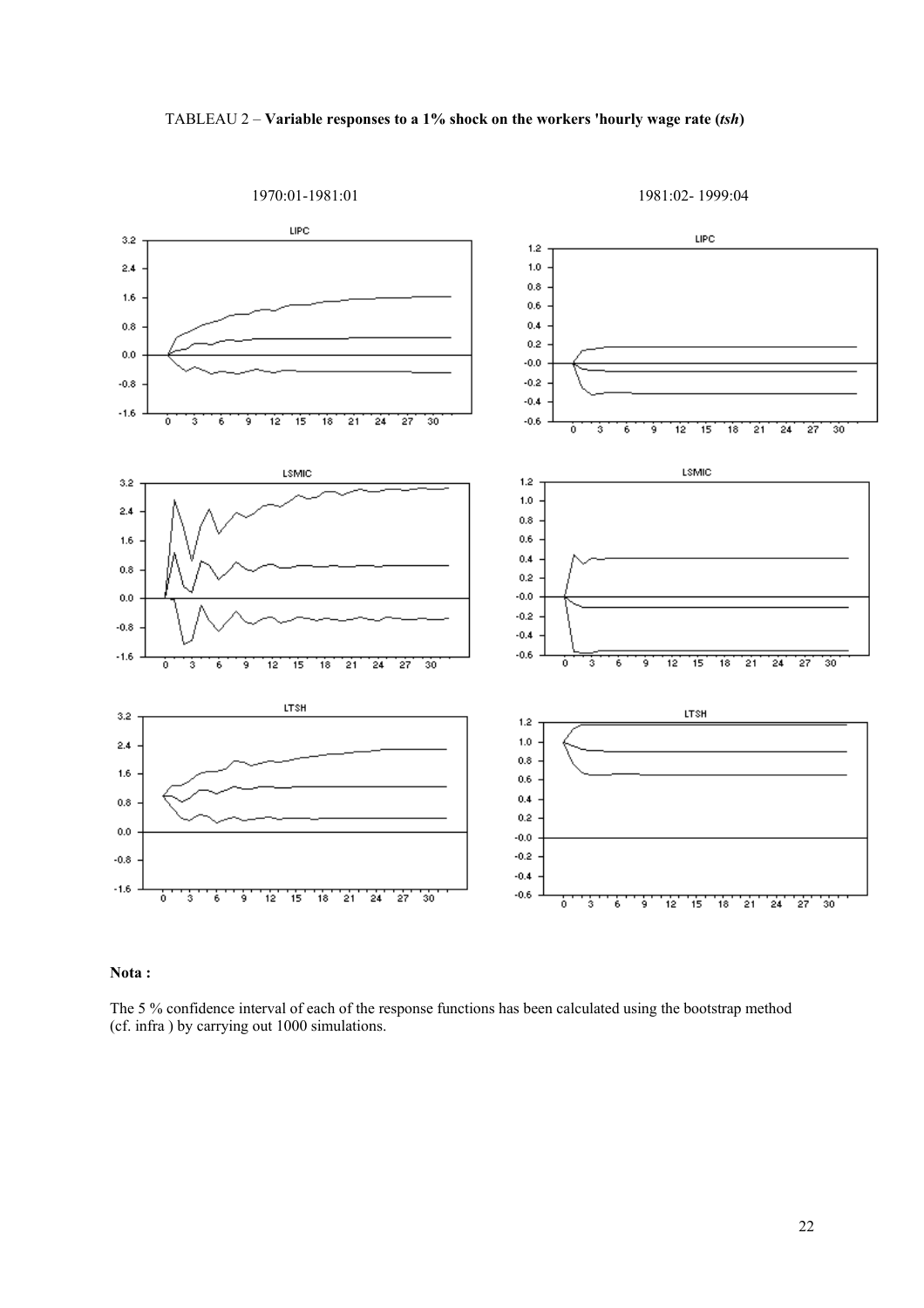

1970:01-1981:01 1981:02- 1999:04



#### **Nota** :

The 5 % confidence interval of each of the response functions has been calculated using the bootstrap method (cf. infra ) by carrying out 1000 simulations.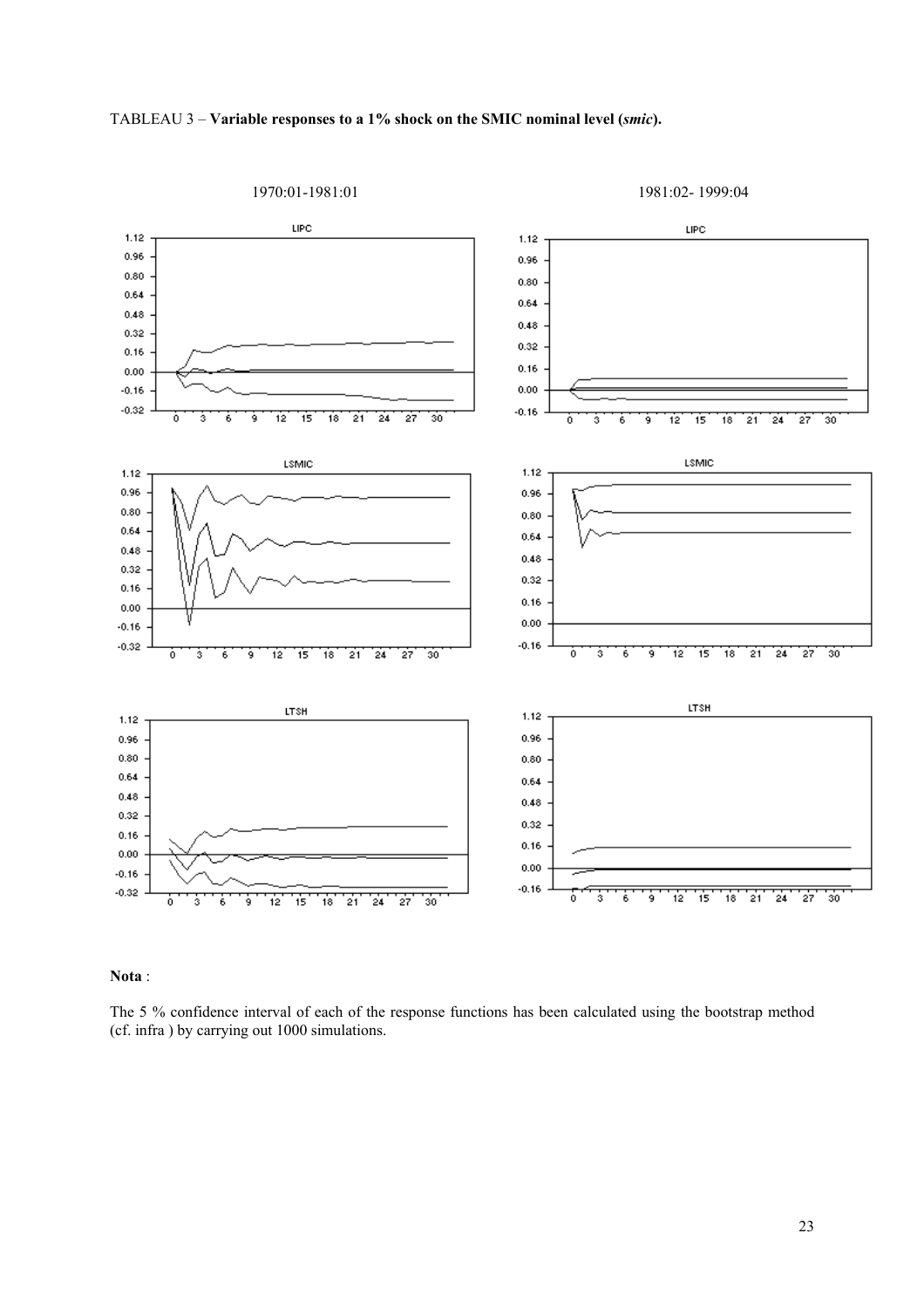#### **Decomposition of forecast error variance at different horizons for the variables** *(ipc, tsh, smic)* **taken in level**

| $h = horizon$ of forecast<br>(in quarters) |    | Percentage of forecast error variance |       |             |
|--------------------------------------------|----|---------------------------------------|-------|-------------|
|                                            |    | ipc                                   | tsh   | <b>SMIC</b> |
|                                            | 1  | 100                                   | 0.00  | 0.00        |
|                                            | 2  | 99.03                                 | 0.73  | 0.04        |
| ipc                                        | 5  | 98.17                                 | 1.80  | 0.03        |
|                                            | 10 | 97.71                                 | 1.99  | 0.03        |
|                                            | 20 | 97.50                                 | 1.47  | 0.03        |
|                                            | 32 | 97.43                                 | 1.54  | 0.03        |
|                                            | 1  | 0.00                                  | 100   | 0.00        |
|                                            | 2  | 42.29                                 | 56.98 | 0.73        |
|                                            | 5  | 62.39                                 | 36.86 | 0.75        |
| tsh                                        | 10 | 73.14                                 | 26.11 | 0.75        |
|                                            | 20 | 77.69                                 | 21.56 | 0.75        |
|                                            | 32 | 79.12                                 | 21.15 | 0.73        |
|                                            | 1  | 0.00                                  | 0.00  | 100         |
|                                            | 2  | 71.11                                 | 16.77 | 12.12       |
|                                            | 5  | 81.05                                 | 11.83 | 7.07        |
| smic                                       | 10 | 87.80                                 | 8.12  | 4.08        |
|                                            | 20 | 90.12                                 | 7.47  | 2.41        |
|                                            | 32 | 90.88                                 | 6.71  | 2.41        |

a) Sub-period 1970-01/1981-01

#### b) Sub-period 1981-02/1999-4

| $h = horizon$ of forecast<br>(in quarters) |                | Percentage of forecast error variance |       |             |
|--------------------------------------------|----------------|---------------------------------------|-------|-------------|
|                                            |                | ipc                                   | tsh   | <b>SMIC</b> |
|                                            |                |                                       |       |             |
|                                            | 1              | 100                                   | 0.00  | 0.00        |
|                                            | 2              | 99.84                                 | 0.15  | 0.01        |
| ipc                                        | 5              | 99.78                                 | 0.21  | 0.01        |
|                                            | 10             | 99.76                                 | 0.23  | 0.01        |
|                                            | 20             | 99.75                                 | 0.24  | 0.01        |
|                                            | 32             | 99.75                                 | 0.24  | 0.01        |
|                                            | 1              | 0.00                                  | 100   | 0.00        |
|                                            | $\overline{2}$ | 37.20                                 | 62.80 | 0.00        |
|                                            | 5              | 50.58                                 | 49.42 | 0.00        |
| tsh                                        | 10             | 55.55                                 | 44.45 | 0.00        |
|                                            | 20             | 58.12                                 | 41.88 | 0.00        |
|                                            | 32             | 59.08                                 | 41.92 | 0.00        |
|                                            | 1              | 0.00                                  | 0.00  | 100         |
|                                            | 2              | 51.37                                 | 0.30  | 48.33       |
|                                            | 5              | 61.37                                 | 0.44  | 38.19       |
| smic                                       | 10             | 64.99                                 | 0.50  | 34.51       |
|                                            | 20             | 66.83                                 | 0.53  | 32.64       |
|                                            | 32             | 67.53                                 | 0.54  | 31.93       |

#### **Nota** :

It must be underlined that a strictly exogenous variable should have in the table above, if there were no estimation errors in the system parameters some "100" in its diagonal cells and some "0" in any other column cells. In effect, according to Sims (1972), the exogeneity of a variable is equivalent to the condition that this variable "innovation" accounts for all its forecast error variance at all horizons.

Generally speaking, as far as the variance decomposition of forecast error is concerned, the first three rows of the table above indicate that one relationship appears strikingly. Indeed, :the variance forecast error of the three variables is accounted for by the consumer price index innovation for each of the two sub-periods and at all temporal horizons (respectively 99.75 % for ipc, 59.08 % for tsh and 67.53 % for SMIC smic at 8 year horizon for the period 1981:02-1999:04). Thus, the shock on ipc constitutes the predominating shock. Furthermore, if the definition of Sims (1980) is used to evaluate the variable exogeneity degree of the two VAR-ECM models one reaches the following variable ordering from the most to the least exogenous (ipc, tsh, smic). The SMIC thus appears as the most endogenous variable. Let us recall that with the variance-covariance matrix being here near diagonal, the results of the impulse analysis are not sensitive to the predetermined variable ordering (contrary to the general case).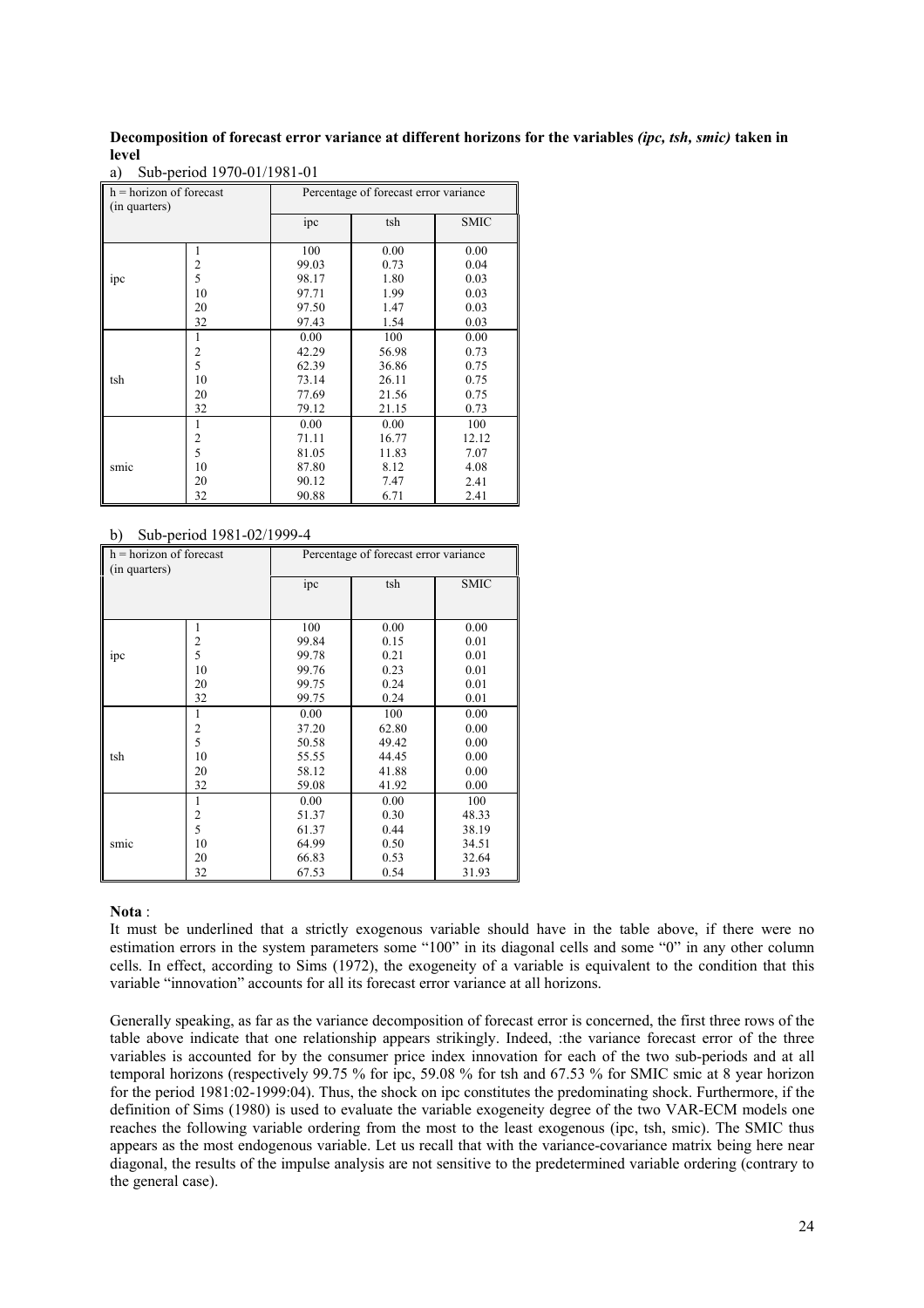### **Appendix 2**



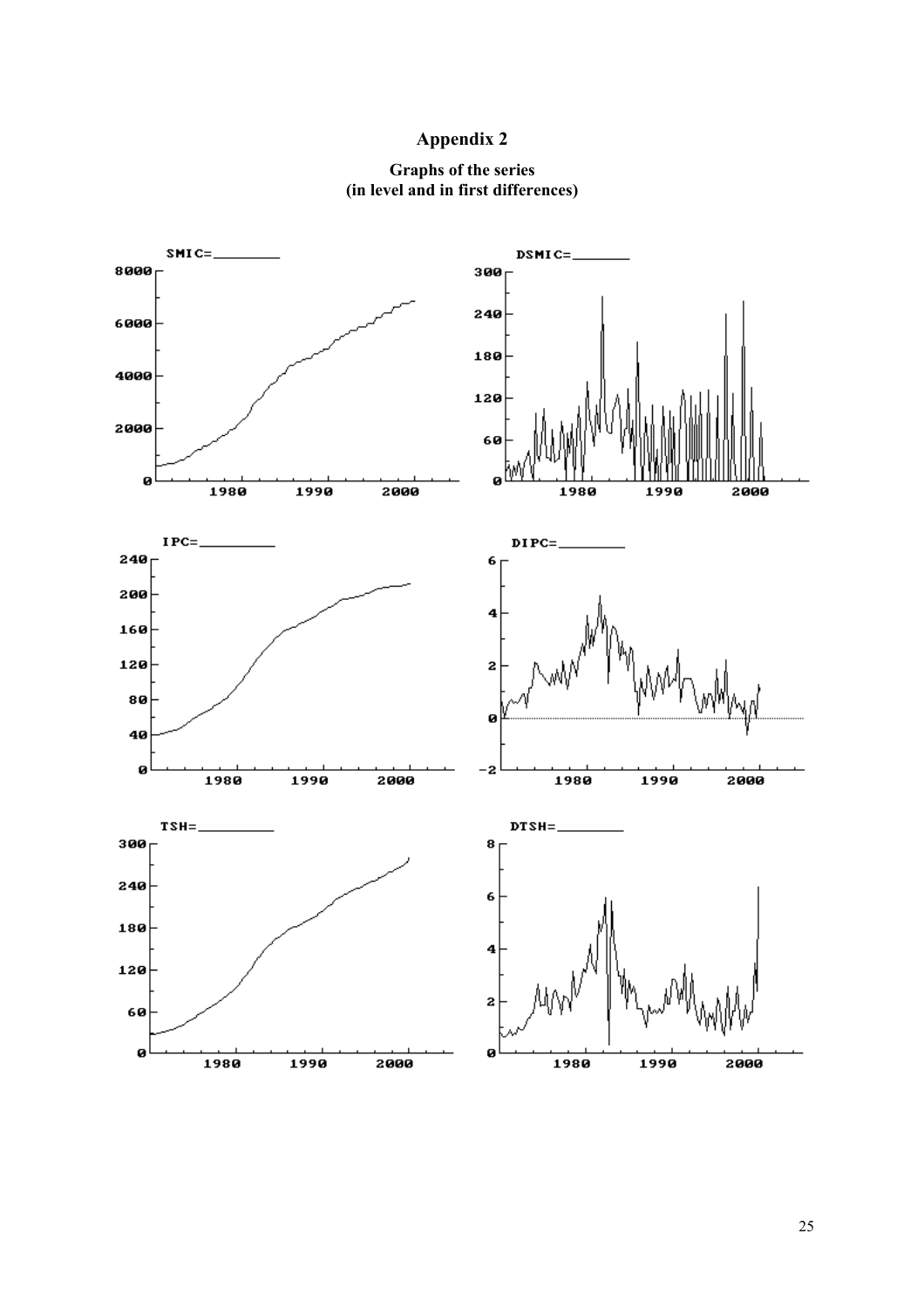#### **REFERENCES**

Bertrail P.(1992), "Le bootstrap, une revue de littérature", *Insee, Document de travail,*

Chauvin V. Heyer E. (2001) "L'affaire des sept SMIC", Lettre de l'OFCE, n°207.

CSERC (1999), "*Le salaire minimum de croissance*". La documentation française,

Dolado J., Kramarz F., Machin S., Manning A., Margolis D. et Teulings C. (1996), "The economic impact of minimum wages in Europe", *Economic Policy*, n° 23.

Elliott G., Rothenberg T.H, Stock J.H (1996), **"**Efficient tests for an autoregressive unit root**"**, *Econometrica*, vol 64, pp 813-836.

Granger C. (1969), "Investigating Causal Relations Econometrics Models and Cross Spectral Methods", *Econometrica*, vol. 37, pp. 424-439, juillet.

Grossman J-B. (1983), "The Impact of the Minimum Wage on other Wages", *The Journal of Human Ressources, XVIII, 3.*

Im K., Pesaran H., Shin Y. (1997), **"**Testing for unit roots in heterogeneous panels'', *Discussion Paper, University of Cambridge, June*.

Jobert I. (1992), "Test de racine unitaire" , *Cahiers Eco&Maths*, Université de Paris I, n°92,44.

Johansen S. (1988), **"**Statistical analysis of cointegration vectors**"***, Journal of Economic Dynamics and Control, vol 12, pp 231-254*.

Johansen, S. (1995), **"***Likelihood-Based Inferences in Cointegration Vector Autoregressive Models*'', Advanced Texts in Econometrics, 267p. Oxford and New York : Oxford University Press.

Kwiatowski D., Phillips P.C.B., Schmidt P. & Shin Y.(1992), **"**Testing the Null Hypothesis of Stationarity Against the Alternative of a Unit Root: How Sure Are We That Economic Time Series Have a Unit Root ? **"**, *Journal of Econometrics*, Vol. 54: 159-178.

OCDE (1998), "Tirer le meilleur parti du salaire minimum : salaire minimum légal, emploi et pauvreté". *Perspectives de l'Emploi, juillet*.

Sims C. (1972), "Money, Income and Causality", *American Economic Review* », vol. 62, pp. 540-552.

Sims C. (1980), "Macroeconomics and Reality ", *Econometrica, 48, 1-48*.

Stigler G.J. (1946). "The economics of minimum wage legislation", *American Economic Review, vol 36.*